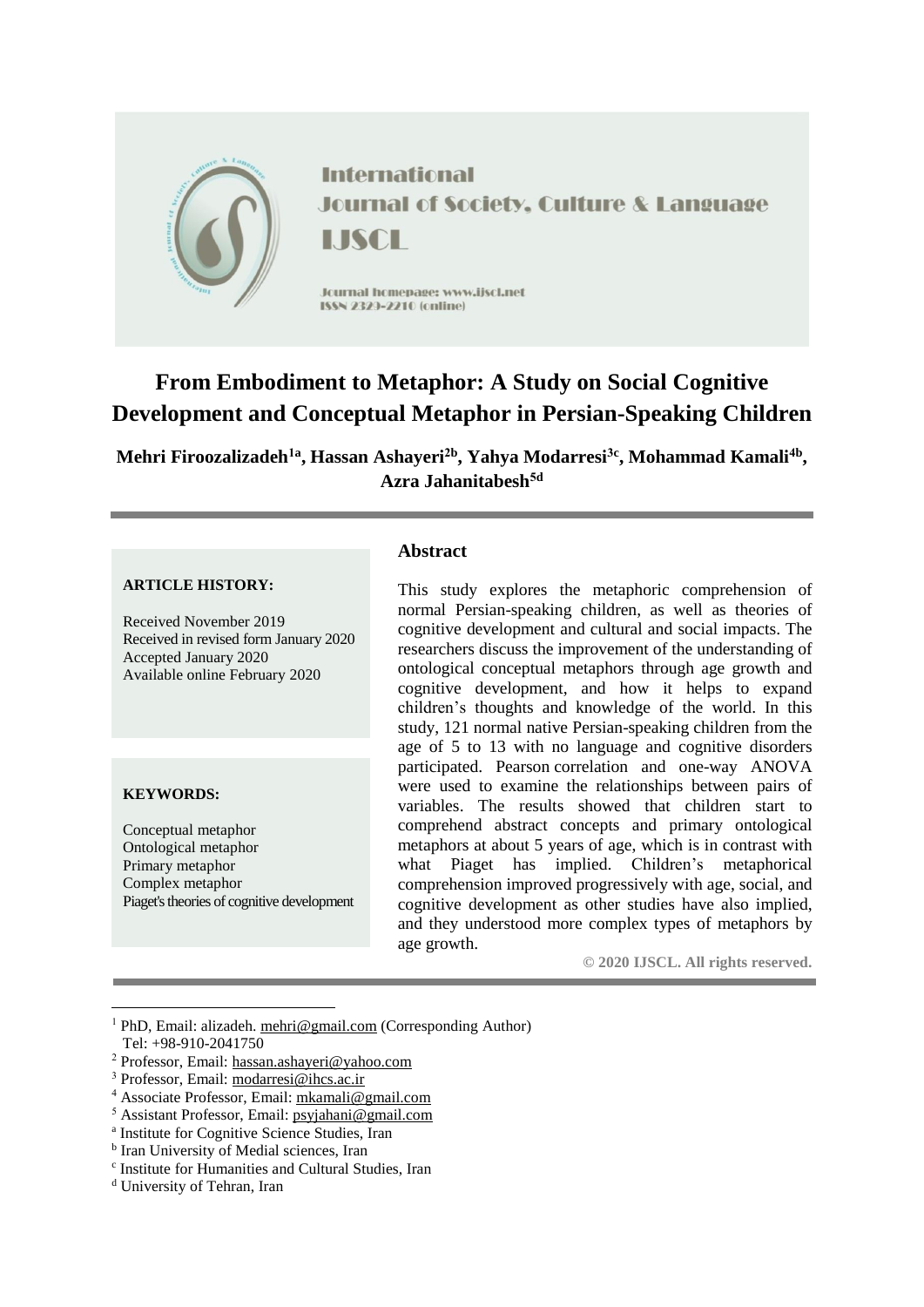# **1. Introduction**

efore the 20<sup>th</sup> century, a metaphor was considered a figure of speech with rhetorical and lexical meaning (Lakoff Efore the 20<sup>th</sup> century, a metaphor was<br>considered a figure of speech with<br>thetorical and lexical meaning (Lakoff<br>& Johnson, 2003). Metaphor, as a rhetorical figure of speech, used to be defined by the formula 'A is B', which expresses one thing in terms of another such as 'Achilles is a lion'. In this sense, the metaphor is formed based on implicit comparison. In recent years, unlike the traditional point of view which regarded metaphor as a matter of pure literary language and with the emergence of cognitive linguistics in the 1980s, metaphor processing and comprehension have attracted the attention of researchers from different angles and aspects in various fields. Many studies with different perspectives have been done by philosophers, psychologists, linguists, and cognitive scientists on metaphorical issues. In recent studies of cognitive linguistics, there has been a great emphasis on metaphor studies in cognitive models, communications, and human culture. Most of these recent studies are empirical, and they are applied in the theory of mind and semantics, in particular in the domain of importance of thought and metaphorical acts in everyday life of human beings (Gibbs, 2008).

If we admit that metaphors might be the natural output of the human mind to find new ways related to the linguistic systems and cognitive activities, it is time to investigate metaphorical theories based on the underlying nature of abstract thought and cognitive developments. In recent studies of metaphor, researchers have been involved in the exploration of the preliminary areas of metaphor production, and how metaphors are processed or constructed in the brain. For instance, McGeoch, Brang, and Ramachandran (2007) indicated that metaphors tie with synaesthesia and pruning genes, and Citron and Goldberg (2014) reported that in the processing of metaphors regarding the sense of taste, there had been more activity in the right Inferior parietal lobe, angular gyrus, SMA, and middle cingulate cortex of participants. As Benedek, Beaty, Jauk, Koschutnig, Fink, Silvia, and Neubauer (2014) pointed out in another study, one of the areas involved in the comprehension of metaphorical language is left Inferior Parietal Lobe, and they have seen the process of metaphor production associated with high activity of bilateral parahippocampal and fusiform gyri, left lingual gyrus, and right posterior cerebellum. In this study, the researchers have also attempted to find how metaphors are comprehended and may be produced by analyzing the children's age and stages of cognitive development, which was introduced by Piaget (1972). In the next couple of paragraphs, we will analyze embodiment theory and the studies on conceptual metaphors, considering neurological factors such as mirror neurons and areas of the brain regarding metaphorical processes.

# **2. Theoretical Framework**

# **2.1. Embodiment Theory**

Some researchers (e.g., Gibbs, 2005; Johnson, 1987; Lakoff, 1987; Lakoff & Johnson; 1999) indicated that embodiment is essential to the process of conceptualization and for something to become meaningful. In conceptual metaphor theory, metaphors are common and a fundamental part and process of language and the mind which Kövecses (2008), Lakoff (1993), and Winter (2001) referred to it as the embodiment of the metaphors. This follows from the fact that metaphor processes are often based on our interaction with our physical and social environment through bodily sensations. Cognitive science has always been developed under the influence of embodiment theory even though there is still considerable debate on what the theory of 'embodiment' actually implies (Anderson, 2003; Rohrer, 2001; Ziemke, 2003). As we are neural and genetic beings, our brain takes input from the rest of the body, and language and cognition are embedded in our brain (Johnson, 1987). According to Lakoff and Johnson (2003), language reflects embodied cognition and is not only independent of our body, but it also emerges out of our abilities and sensory-motor system. All human concepts have been categorized and constructed through the inputs of one's body by sensory-motor neurons. These concepts and categories shape our interpersonal relations. Thus, embodiment and experiences constrain us as they do our language (Lakoff & Johnson, 2003). Gallese (2009) proposed that some of our sensorymotor perceptual experiences from the external world are transferred to our brain by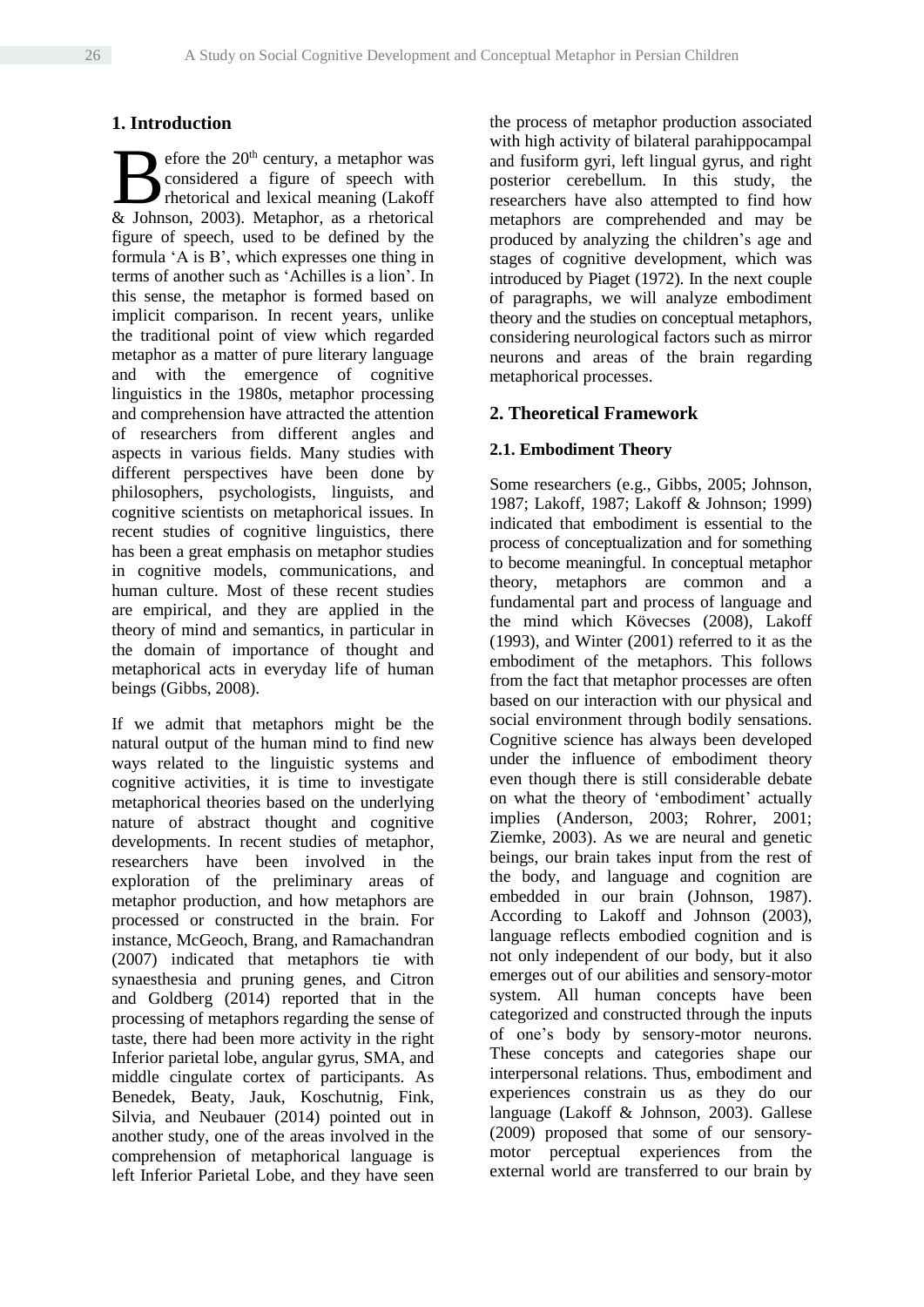the mirror neuron system, and they provide us with an embodied cognition which constrains our language. Different neural mechanisms affect the neural networks and conceptual perception of an event, and then these networks and perceptions make a new experience, and its results are the personality traits and external behaviors that construct our cognition (Gallese & Lakoff, 2005).

Feldman and Narayanan (2004) proposed the neural theory of language to induce language learning and understanding, explaining how the functions of neurons, including emotions and social cognition, interact in the brain. The neural theory of language was first simulated in semantics by Feldman (2006). This theory does not look for finding a specific area of the brain responsible for language processing, but it seeks to find neural circuitries in different areas of the brain. According to Feldman, Dodge, and Bryant (2009), language learning is embodied in the neural theory of language since it interacts with the environment by the use of analytic techniques through the embodied neural system. Therefore, culture, as an environmental experience, plays a vital role in neural network complexities and synapses to integrate complex concepts.

Edelman (2004) suggested that language is not prewired or fixed in the brain, but it is reorganizing the structure and function of the brain by neural networks and leads to learned behavior. He proposed neural population thinking in which neurons wire together, fire together, and construct neural bindings. These neural network bindings through development are initially biological and then based on experimental conditions and synapses. Finally, these neural networks appear to be as reentrant pathways, emerging out of the interaction between neural developmental networks and empirical-environmental networks. Lakoff and Johnson (2003) located the theory of conceptual metaphor within the neural theory of language and proposed several advantages for it. They declared that we could find an explanation for universal or primary metaphors, and on the other hand, we can link the co-activation of two domains and the recruitment of neural circuitry and finally lead them to computational modeling. Lakoff (2009) has argued about the neural theory of metaphor in relation to the neural theory of language. He indicates that to figure out metaphors, and then human thoughts, we have to study the relation between the brain and the body. Lakoff (2009) proposed that our conceptual system is fundamentally metaphorical in thought and action; however, the basis for our thought, action, and experience in our everyday life would also seem to be metaphorical.

# **2.2. Conceptual Metaphor**

Cognitive scientists such as Lakoff and Johnson (2003), Kövecses (2000), and Wray (2002) believe that metaphor is a regular activity of thinking and metaphors appear a lot in our everyday language. Lakoff and Johnson (2003) introduced metaphor to have a conceptual domain. In the cognitive linguistic perspective, conceptual metaphor is defined as understanding one conceptual domain in terms of another (Kӧvecses, 2010). Lakoff and Johnson (2003) defined conceptual metaphors in which one abstract concept from a target domain is perceived by another concept that is more concrete and experiential from the source domain. Therefore, conceptual metaphors include two domains of target and source. The target domain is abstract and cannot be experienced while the source domain is concrete and can be experienced through our bodily interactions. Lakoff and Johnson (2003) categorized conceptual metaphors into three overlapping types of metaphor, including structural, orientational, and ontological. In the present study, we investigate ontological metaphors which are related to ideas, emotions, activities, and events which are basic concepts of sensorymotor neural processing and embodied cognition. Their source domains consist of the emotional and bodily concepts which are included in the first stage of development (sensory-motor, birth to two years old) that was proposed by Piaget (1972). Therefore, they may be processed earlier than other types of metaphors since they are embodied through senses at an early age. In ontological metaphors, we perceive an abstract emotion, event, idea, and activities in terms of more concrete substances and entities which can be experienced by our body (Lakoff & Johnson, 2003). One of the primary source domains in metaphors is the human body since it is the most embodied and stable source for humans,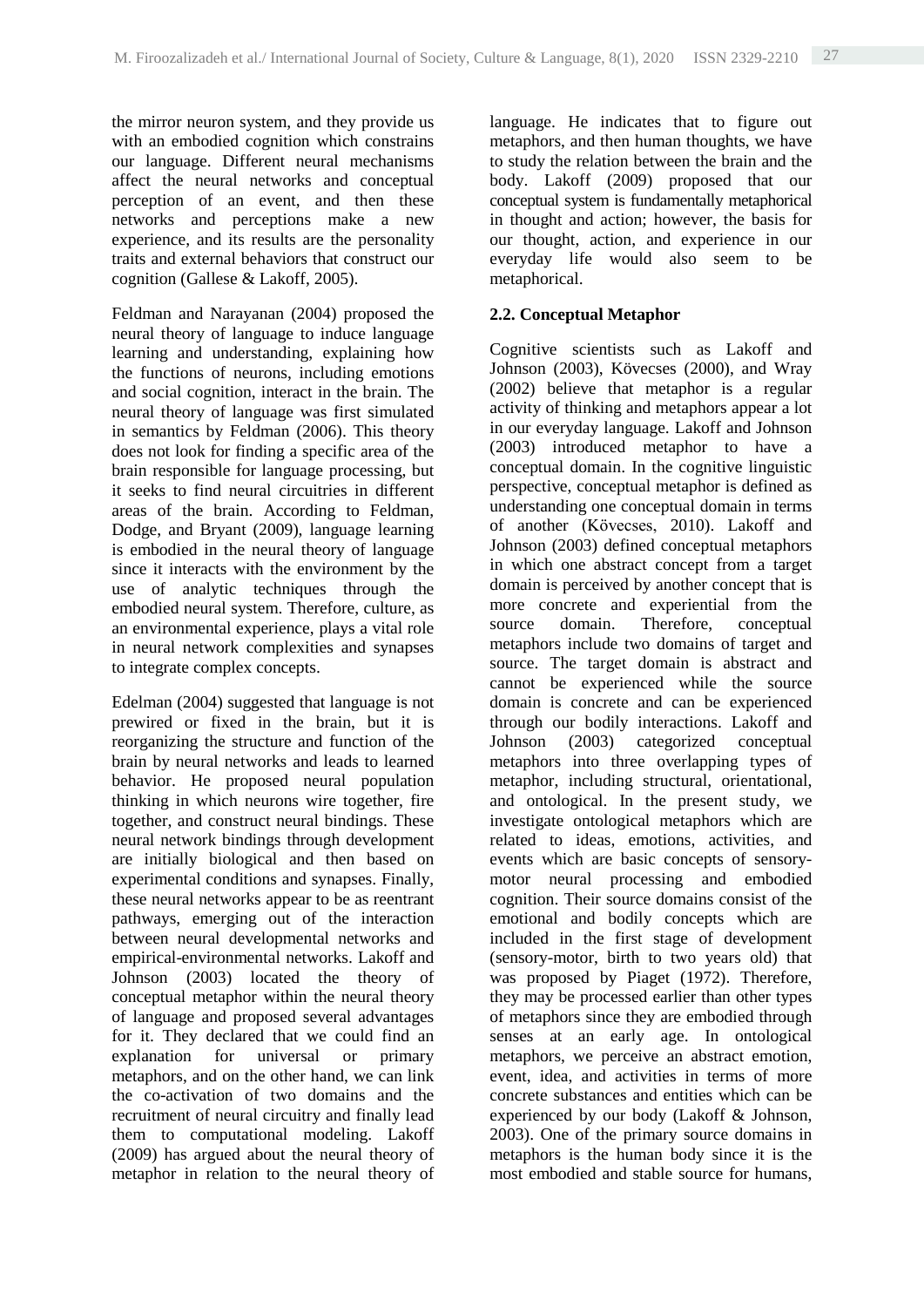while the target domains comprise of abstract concepts like emotions, thoughts, and desires. Kövecses (2002) proposed personification to be one of the types of ontological metaphors. Children usually personify things and objects to relate them to their senses and bodies in order to understand it better. In the following examples, we can see ontological metaphors as 'Inflation is an entity':

*Inflation is lowering our standard of living. Inflation is eating up our profits. If there's much more inflation, we'll never survive. We need to combat inflation. Inflation makes me sick.*

On the other hand, conceptual metaphors include primary and complex types based on the level of complexity. Grady (1997, 2005) and Johnson (1997) claim that 'primary metaphors' are the types of conceptual metaphors which are grounded in a universal bodily experience and correlate an abstract domain to an everyday subjective and sensorymotor experience, like 'warm relation' [Affection is heat sensation]. On the other hand, complex metaphors are supposed to be the combination of at least two primary metaphors into a conceptual structure and are indirectly embodied (Grady, 1997, 2005; Lakoff & Johnson, 1999). 'Negotiations are on track' (Figure 2), for instance, can be categorized as a complex metaphor since it relies on two primary metaphors: Metaphor 1 [Progressing is heading towards a destination] + Metaphor 2 [Progressing is following a path].

# **2.3. Piagetian Theories of Cognitive Development**

In the following section, we review Piagetian theories of cognitive development and how abstract concepts and reasoning are comprehended and produced by children according to their age growth and cognitive development stage, as implied by Piaget and Inhelder (1964). The most influential studies in developmental psychology have been conducted by Piaget (Piaget, 1954, 1962; Piaget & Inhelder, 1964). According to Piaget's theory, children are active thinkers who are actively engaged with the world around them and endeavor to comprehend their environmental actions and construct a

better understanding of the world by passing through several distinct cognitive stages (Siegler & Ellis, 1996). He claimed that children's knowledge composes of basic units of knowledge named schemas applied to modify past experiences and serve as a basis for conceptualizing new ones. Children transit from one stage of operation to another and modify their schemas by a joint operation of assimilation and accommodation through adapting to their environment (Piaget, 1954). The assimilation hypothesis can be broadly defined as new learning experiences, which are the integration of external elements into a previously existing knowledge structure (Block, 1982). For instance, a child sees a tiger and calls it a cat. On the other hand, accommodation is when the child tries to modify his/her existing schemas with the new information or environmental experience, and a change in the schemas happens. To use the tiger example again, the child learns about the tiger as a cat with stripes and names the cats as tigers. According to Piaget (1981), a balance between assimilation and accommodation, which he named equilibrium is necessary to the child, since it restructures the cognitive schemas in interaction with the environment. Piaget (1977) proposed that cognitive development is a constant active process through which children investigate and experiment with their understanding of how the world works. Piaget (1981) introduced four developmental stages in which qualitative changes gradually happen in children's thought, and intellectual growth and knowledge are created. The sensorimotor is the first stage, which includes children's movement and sensation, and they discover the world through actions such as grasping, sucking, listening, and looking. He believes that during the final part of this period, which is from birth to two years old, representational thought emerges. Pre-operational stage (2 to 7 years old) is the next stage, and in this period, the child uses symbols and language as the sign of intelligence. The child's imagination is developed, but they still think non-logical. The next stage is the concrete operational stage (7 to 11 years old), in which the child applies logical and systematic manipulation of symbols to think and talk about concrete objects. Social behaviors emerge, and egocentric thought diminishes. In the last stage, the formal operational stage (11 to adult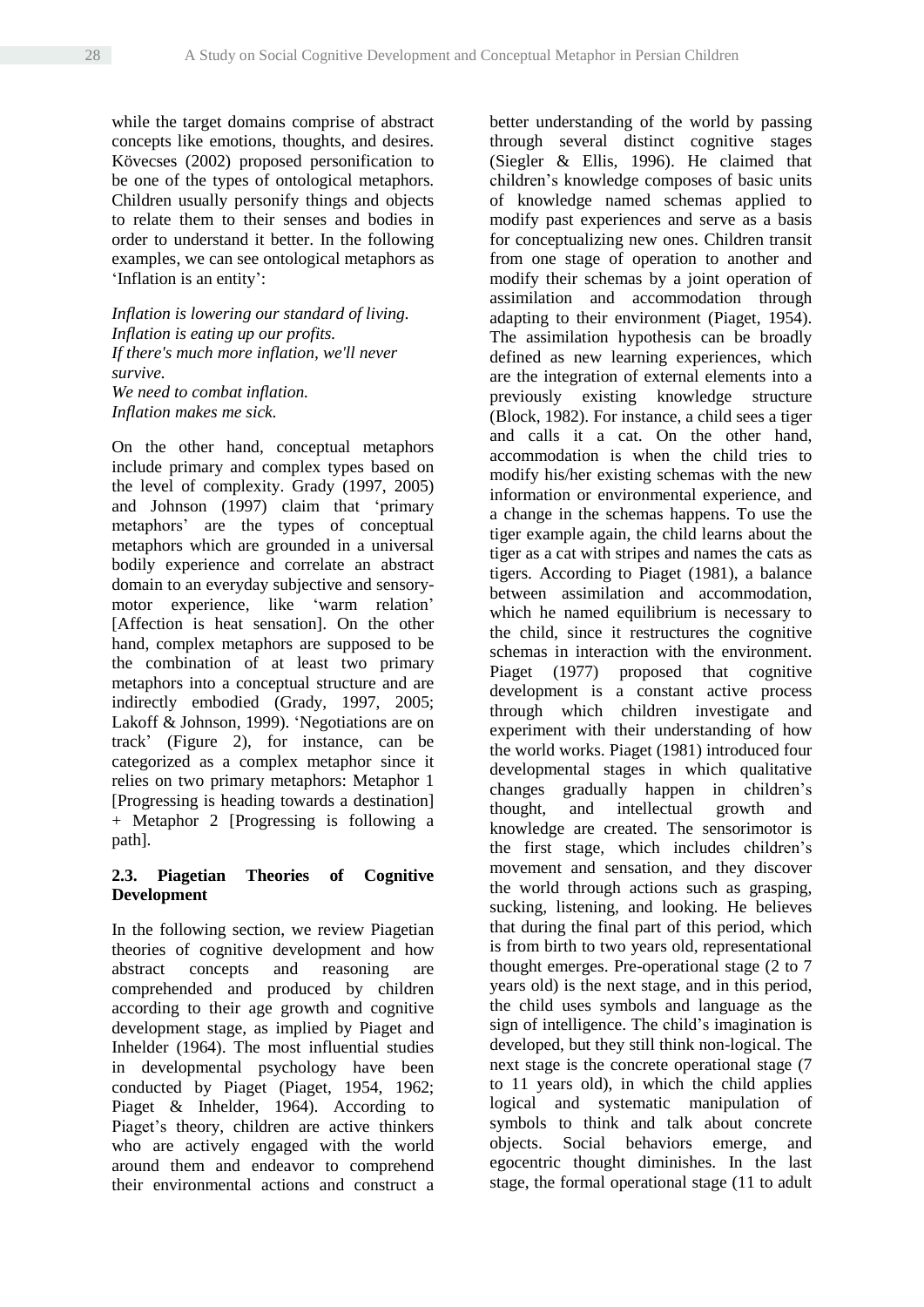years), which we are dealing with more in our study, the logical use of symbols occurs to point to abstract ideas and concepts. Adolescents, ages 11 through 18, can understand pure abstractions, such as philosophical and higher mathematical concepts. During this period, children can take into consideration possibilities and hypothetical actions as opposed to real events, which they could have thought about in the last stages. In the middle or end of adolescence, individuals become better in the comprehension of the sorts of higher-order, abstract logic inherent in metaphors, analogies, and proverbs. Cometa and Eson (1978) have justified in an experiment that understanding of metaphorical utterances develops simultaneously with the formal operational stage. However, in some other studies by Gardner (1974), children demonstrated some basic understanding of figurative language in specific conditions and Gentner (1977) as well showed that already preschool children could map human body parts onto pictures of trees and mountains. Grzywna (2007) has investigated children of different ages by various experiments related to metaphoric concepts and claimed that children of 4 through 5 could comprehend some specific types of metaphors. Piaget (1972a) claimed that only 35 percent of teenagers in developed countries could obtain formal operations. Bjorklund and Causey (2004) proposed that children's cognitive development is determined by a combination of heredity and environment, and parents can enhance their child's cognitive development and intellectual ability through environmental factors such as learning materials, early age experiences, and reading to and talking with.

The aim of the current study, therefore, is to use experimental data – obtained with the Conceptual Metaphor Test – to investigate four stages of Piagetian cognitive development theories regarding the processing of primary and complex metaphors. In the following section, we analyze how primary and complex ontological conceptual metaphors are comprehended differently according to the age and cognitive development level out of complexities of neural circuitries and cognitive development of children. In other words, the current study explores if the age of ontological conceptual metaphor comprehension in Persian-speaking children and Iranian culture is consistent with the age which Piaget has proposed in his developmental stages.

# **3. Methodology**

# **3.1. Participants**

A total of 121 kindergarten and elementary school children of the First District of Qom participated, about 30 in each age category: 5- 7, 7.1-9, 9.1-11, and 11.1-13 years. These age categories were selected to include both preschool and post-school children, three stages of Piagetian cognitive development (preoperational stage, operational stage, formal operational stage), and both sexes (boy and girl). Moreover, no studies with similar objectives have been done on such a broad age group. All participants had Persian as their first language, and none of them were bilingual. The children were tested by the Raven IQ test to be of normal intelligence. Their parents filled out a questionnaire related to the individual developmental and environmental information of the children. The children whose parents or psychologists had detected them to have language and developmental disorders like SLI, ADHD, and ODD were excluded from the study.

# **3.2. Materials**

# *3.2.1. The Standard English Metaphor Test*

Nippold, Leonard, and Kail (1984) designed an experiment that considers both the syntactic structure and the semantic area of items used in metaphors. Two syntactic types of metaphors include predicative and proportional, which the former contains one topic and one vehicle (e.g., *The bird was a rainbow*) and looks like a primary metaphor, while the latter contains two topics and two vehicles at an underlying level with one topic not represented at the surface level (e.g., *Tommy was a ship that had no captain*) and implies the structure of a complex metaphor. As Nippold et al. (1984) also proposed in their tests, there was a distinction between perceptual and psychological metaphors semantically. Finally, the test includes four subtests (9 items each), and it is organized according to the complexity level and ontological concepts. The first two groups have tested primary metaphors (including perceptual and psychological concepts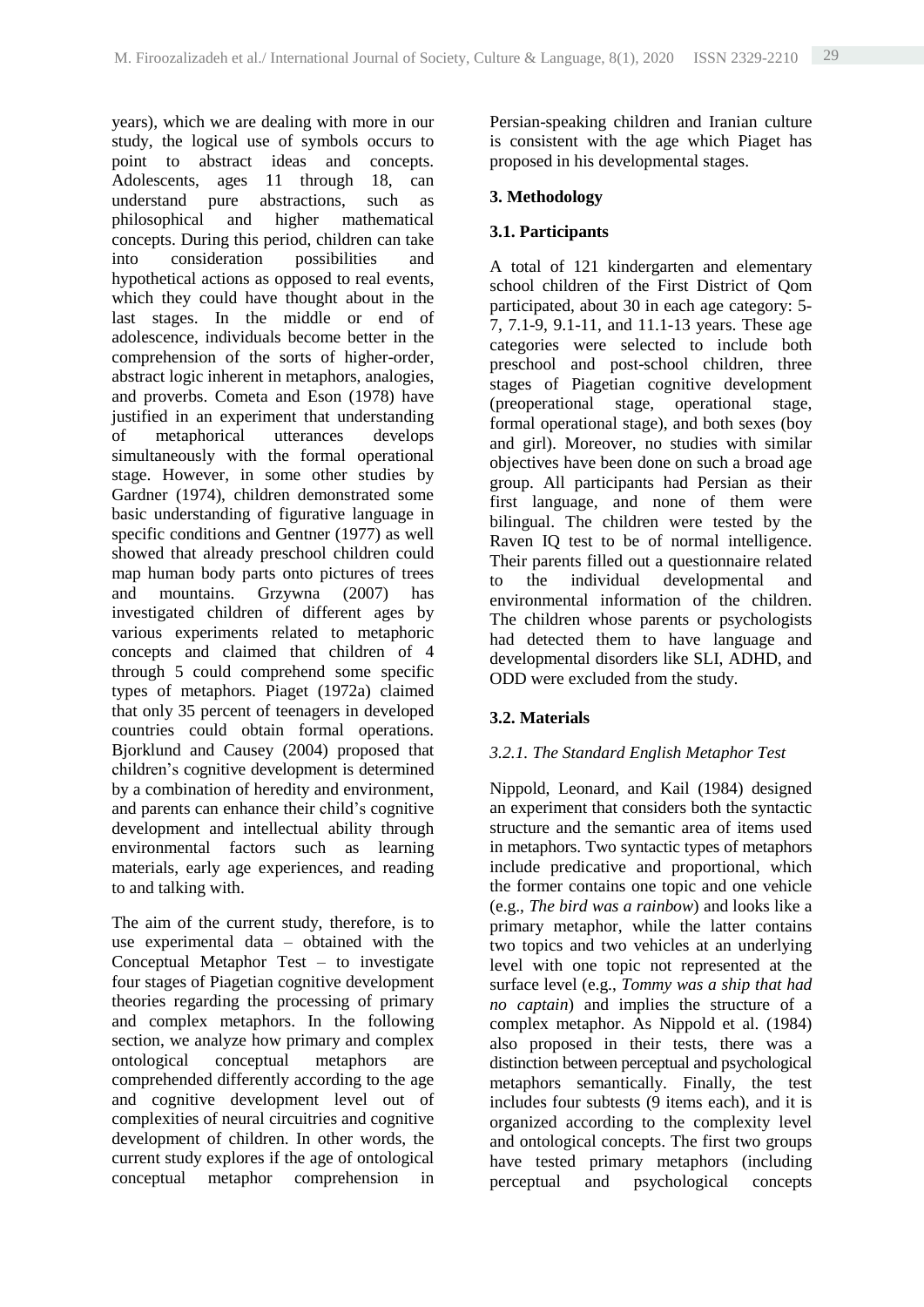sequentially), and the second two groups have tested complex metaphors (including perceptual and psychological concepts sequentially). The Standard English Metaphor Test (Nippold et al., 1984) has been chosen, translated, and localized into the Persian language. This test has been selected due to the psychological and perceptual qualities of the items which are included since they are related to ontological and embodied concepts of the human mind. This Persian test was validated by five linguists to be translated and localized. The

metaphor test was finally piloted with 10 children, and its validity and reliability were assessed. The validity of the translated test was confirmed by a cognitive linguist, a cognitive semantics expert, a linguist, and a neuropsychologist. The reliability of the test was calculated with ten children. It was given to the children twice with a one-week interval. The analysis revealed the reliability of 0.90 between these two sets of data. Table 1 presents the reliability of the test.

**Table 1** *Reliability Statistics*

**Table 2**

| Cronbach's Alpha | Cronbach's Alpha Based on Standardized Items | N of Items |
|------------------|----------------------------------------------|------------|
| 90               | .88                                          | 36         |

The following is a sample question of the metaphor test in English and then Persian.

The bird was a rainbow flying in the sky. That means the bird:

#### a. was very colorful b. was making a nest

#### *3.2.2. Individual Feature Questionnaire*

This questionnaire was designed by (Ashayeri & Firoozalizadeh, 2019) to control the social, cultural, cognitive, and even financial conditions of children. It includes questions about the birth and growth of children, parental features, and language acquiring conditions of the children. Based on this questionnaire, bilingual, ADHD, ISL, and cognitively disabled children were excluded from our studies. Other normal children were included in the Raven IQ test.

#### *3.2.3. Raven's Progressive Matrices*

Raven's Progressive Matrices (Raven's Matrices IQ Test) is the test of nonverbal intelligence. It is usually a 60-item test designed in measuring the level of both intellectual development and abstract reasoning. It is the most common and popular test administered to groups ranging from 5-year-olds to the elderly. The IQ of all participants was measured to check whether it is normal or within the normal range (see Table 2).

| Tavit 4<br>Descriptive Analysis for IQ Test |        |                           |     |  |  |  |
|---------------------------------------------|--------|---------------------------|-----|--|--|--|
|                                             | Mean   | <b>Standard Deviation</b> | N   |  |  |  |
| age                                         | 8.99   | 2.43                      | 121 |  |  |  |
| Ю                                           | 108.91 | 13.75                     | 121 |  |  |  |
|                                             |        |                           |     |  |  |  |

#### *3.2.4. Word Recognition Task*

The Word Recognition Task (Grzywna, 2007) is a task that is given to the children to check whether they recognize the words included as tenor or vehicle in the metaphor test. If the children did not have any idea of what the

word was, either they were excluded from the study or taught the meaning of the word.

#### *3.2.4. Semantic Features Task*

We used this task (Grzywna, 2007) to check if the children know the semantic features which show similarity and relation between tenor and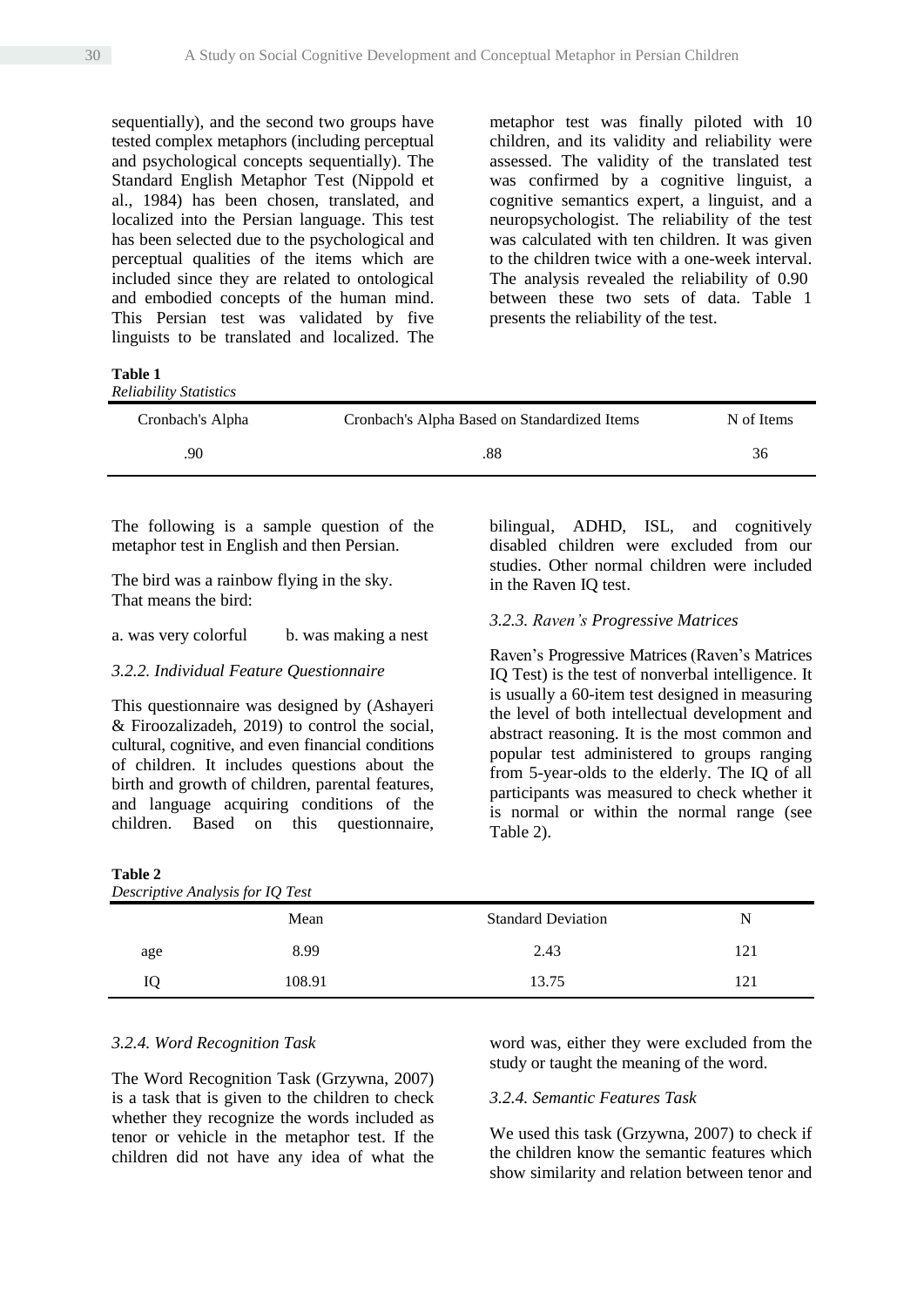vehicle in every metaphor item. For example, we asked them, 'what is tall?' to see if they know the understanding of the word 'height'. Each child who had an understanding of these features was included in the metaphor test.

#### **3.3. Procedure**

**Table 3**

#### *3.3.1. Performance*

An Individual Feature Questionnaire was given to the parents to fill out. This test is used to control the developmental, cognitive, and cultural information of children. A psychologist would check the answers of the parents based on the children's files in kindergarten and school. Before the experiment began, the children had been checked by a word recognition task to see whether they knew the concrete words which were included in each item of metaphor test to play the role of tenors and vehicles. Then, the researchers checked out how the children were familiar with the semantic features appearing in the metaphor items through the semantic features task. Once the metaphor test was ready, a total number of one hundred twentyone children were tested for both their IQ and their metaphor comprehension, and their voices were recorded. The children were told not to be stressed out since there is no failing or passing based on this test. The younger children who had not been under examination or testing accepted the condition which the examiner had promised them and were more relaxed, whereas the older children experiencing school, specifically older girls, were somehow stressed out.

#### *3.3.2. Transcription and Scoring*

The children's answers to the metaphor and IQ tests were recorded. Every item of the metaphor test had two alternatives to choose from. The children were told to choose either A or B, or read the answer aloud. The order of metaphoric sentences and their answers was randomized. The time devoted to answering every item was 60 seconds, so the whole test took about 36 minutes to be done since the numbers of items were 36. Each item had one score if they answered it correctly. Finally, the total score of the metaphor test is 36 if the children answer all of the questions correctly. Finally, the children were given some gifts, which the researchers promised to give them if they were patient enough to do the whole test.

#### **4. Results**

The hypothesis was that the age of the comprehension of abstract thoughts and ontological metaphor comprehension in normal native Persian-speaking children would be different from the age which Piaget has demonstrated in his cognitive developmental stages.

In order to evaluate the different parts of this hypothesis, first, the descriptive statistics of the groups of data were computed (Table 3).

|                       | N   | Minimu<br>m | Maximum | Mean   | <b>Std. Deviation</b> |
|-----------------------|-----|-------------|---------|--------|-----------------------|
| <b>Sex</b>            | 121 |             |         | 1.44   | .49                   |
| Children's age        | 121 | 5           | 13      | 8.99   | 2.43                  |
| <b>Metaphor Test</b>  | 121 | 6           | 34      | 20.32  | 6.69                  |
| Children's IQ (Raven) | 121 | 89          | 140     | 108.91 | 13.75                 |
| Valid N (listwise)    | 121 |             |         |        |                       |

Table 4 checks the normality assumption of the data. The Kolmogorov-Smirnov test indicates that the sex, age, IQ, metaphor scores, and school do not follow a normal distribution ( $p < 0.05$ ).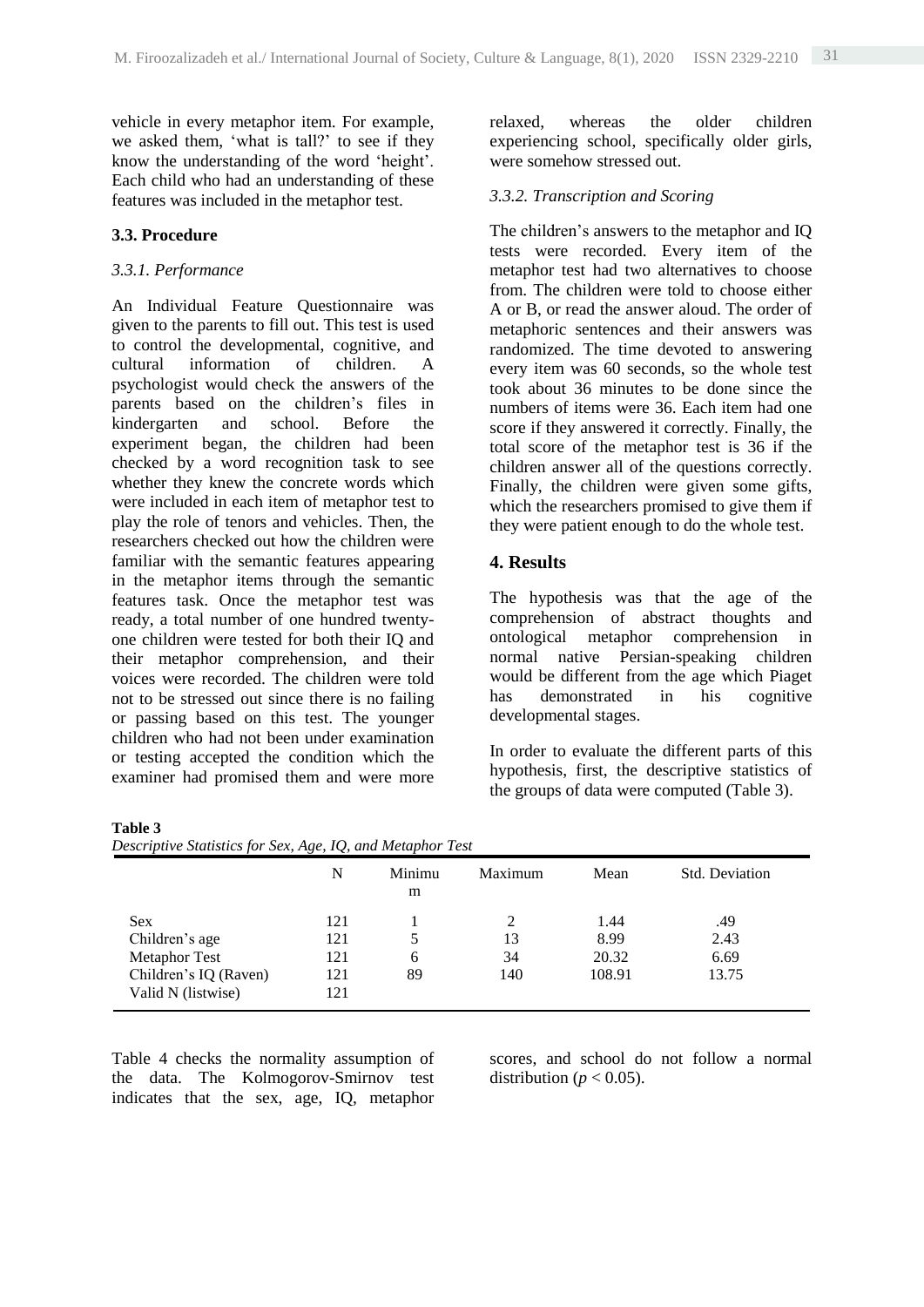| one sample Kolmozorov smartov Fest for Hormany of Bala |                   | sex              | age              | IQ               | Metaphor<br><b>Scores</b> | schoo<br>1       |
|--------------------------------------------------------|-------------------|------------------|------------------|------------------|---------------------------|------------------|
| N                                                      |                   | 121              | 121              | 121              | 121                       | 121              |
| Normal                                                 | Mean              | 1.44             | 8.99             | 108.91           | 20.32                     | 1.72             |
| Parameters <sup>a,b</sup>                              | Std.<br>Deviation | .49              | 2.43             | 13.75            | 6.69                      | .44              |
| <b>Most Extreme</b>                                    | Absolute          | .36              | .09              | .11              | .08                       | .45              |
| <b>Differences</b>                                     | Positive          | .36              | .07              | .11              | .07                       | .27              |
|                                                        | Negative          | $-.31$           | $-.09$           | $-.11$           | $-.08$                    | $-.45$           |
| <b>Test Statistic</b>                                  |                   | .36              | .09              | .11              | .08                       | .45              |
| Asymp. Sig. (2-tailed)                                 |                   | .00 <sup>c</sup> | .00 <sup>c</sup> | .00 <sup>c</sup> | .05 <sup>c</sup>          | .00 <sup>c</sup> |

**Table 4** *One-Sample Kolmogorov-Smirnov Test for Normality of Data*

In order to employ Spearman rho, the linearity of the pairs of variables was investigated first, which showed that the relationship between

children's age growth and the metaphor test scores is almost linear (see Figure 1).



**Figure 1** *Scatter Plot for the Relationship between Children's Age (5-13) and Metaphor Test Scores*

Table 5 and Figure 2 present the data by taking gender differences as one of the factors affecting the metaphor test scores. By the analysis of metaphoric comprehension of female and male children, the researchers conclude that there is no significant difference between the way girls and boys in different

age groups process metaphors; however, the boys traverse a more linear understanding by age growth, whereas the girls' improvement of metaphor understanding is not so observable as boys and stops or decreases after 11 years old.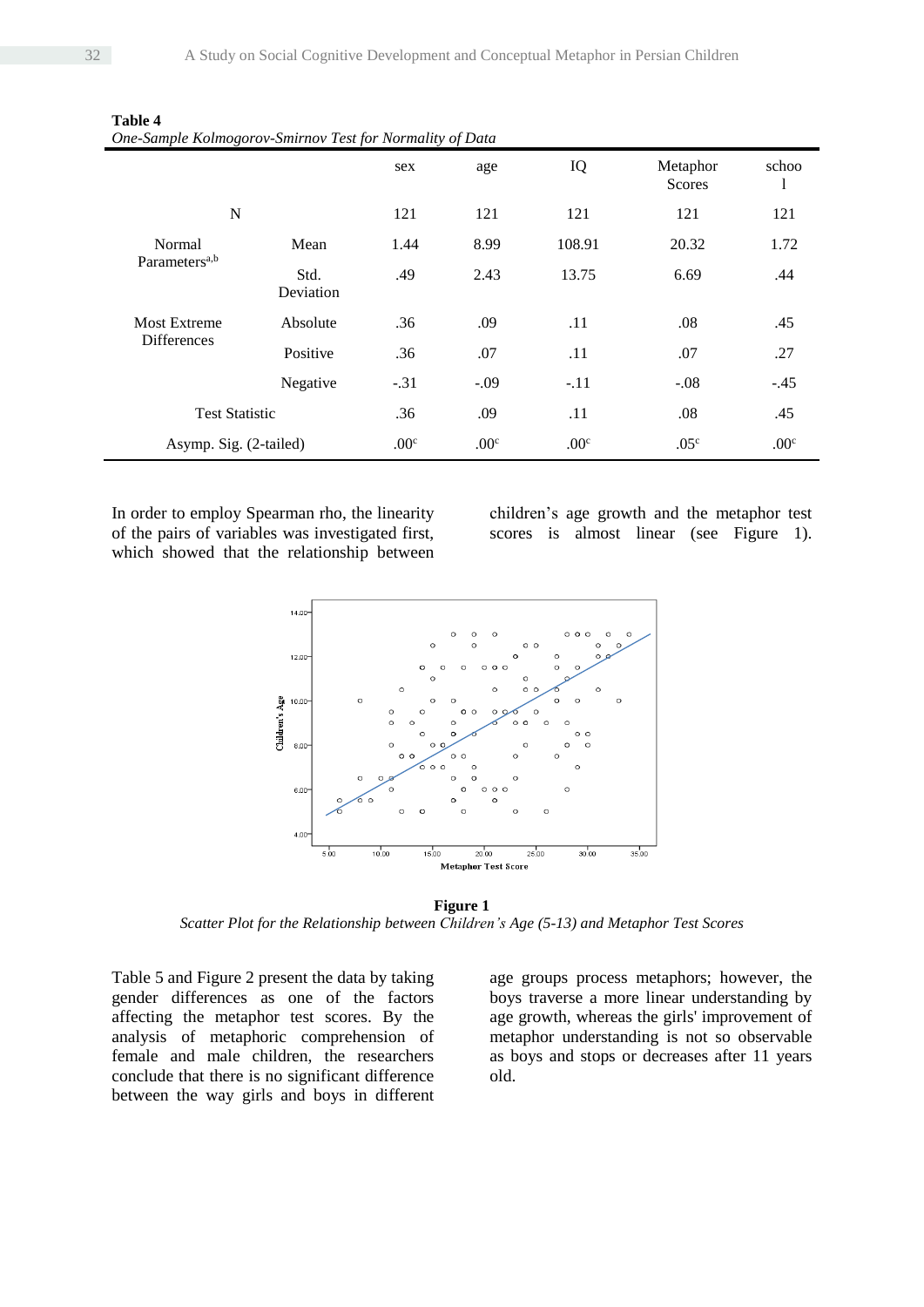| macpenaent sumples Test between tixe una metaphor Test scores |                                               |      |                                      |        |                       |                    |                          |  |
|---------------------------------------------------------------|-----------------------------------------------|------|--------------------------------------|--------|-----------------------|--------------------|--------------------------|--|
|                                                               | Levene's Test for<br>Equality of<br>Variances |      | <i>t</i> -test for Equality of Means |        |                       |                    |                          |  |
|                                                               | F                                             | Sig. | t                                    | df     | Sig. $(2-$<br>tailed) | Mean<br>Difference | Std. Error<br>Difference |  |
| Metaph<br>or Test                                             | 3.37                                          | .06  | $-.34$                               | 119    | .73                   | $-.42$             | 1.22                     |  |
| Scores                                                        |                                               |      | $-.35$                               | 118.97 | .72                   | $-.42$             | 1.20                     |  |

**Table 5** *Independent Samples Test between Age and Metaphor Test Scores*



**Figure 2** *Bar Graph for the Relationship between Gender Type (5-13) and Metaphor Test Scores*

Table 6 could be considered as the first observed assumption of Spearman's rho correlation, which would test the null hypothesis related to this research question while examining the interaction of age and ontological conceptual metaphor test scores. The frequency distribution of responses to the

metaphor test was analyzed based on the number of metaphor items each child demonstrated an understanding of, as reported in Table 7. The results indicated that there is a significant correlation between the ages in terms of their conceptual metaphor scores; *p*<0.000, *r*=.433.

#### **Table 6**

| Correlation Results for Metaphor Test Scores and Age |  |  |  |  |  |
|------------------------------------------------------|--|--|--|--|--|
|                                                      |  |  |  |  |  |

|                       |                                | age       | <b>Metaphor Test</b> |
|-----------------------|--------------------------------|-----------|----------------------|
| Spearman's rho of     | <b>Correlation Coefficient</b> |           | $.433***$            |
| Age and Metaphor Test | $Sig. (2-tailed)$              | $\bullet$ | .000                 |
|                       |                                |           | 121                  |

\*\* Significant (*p*<0.05)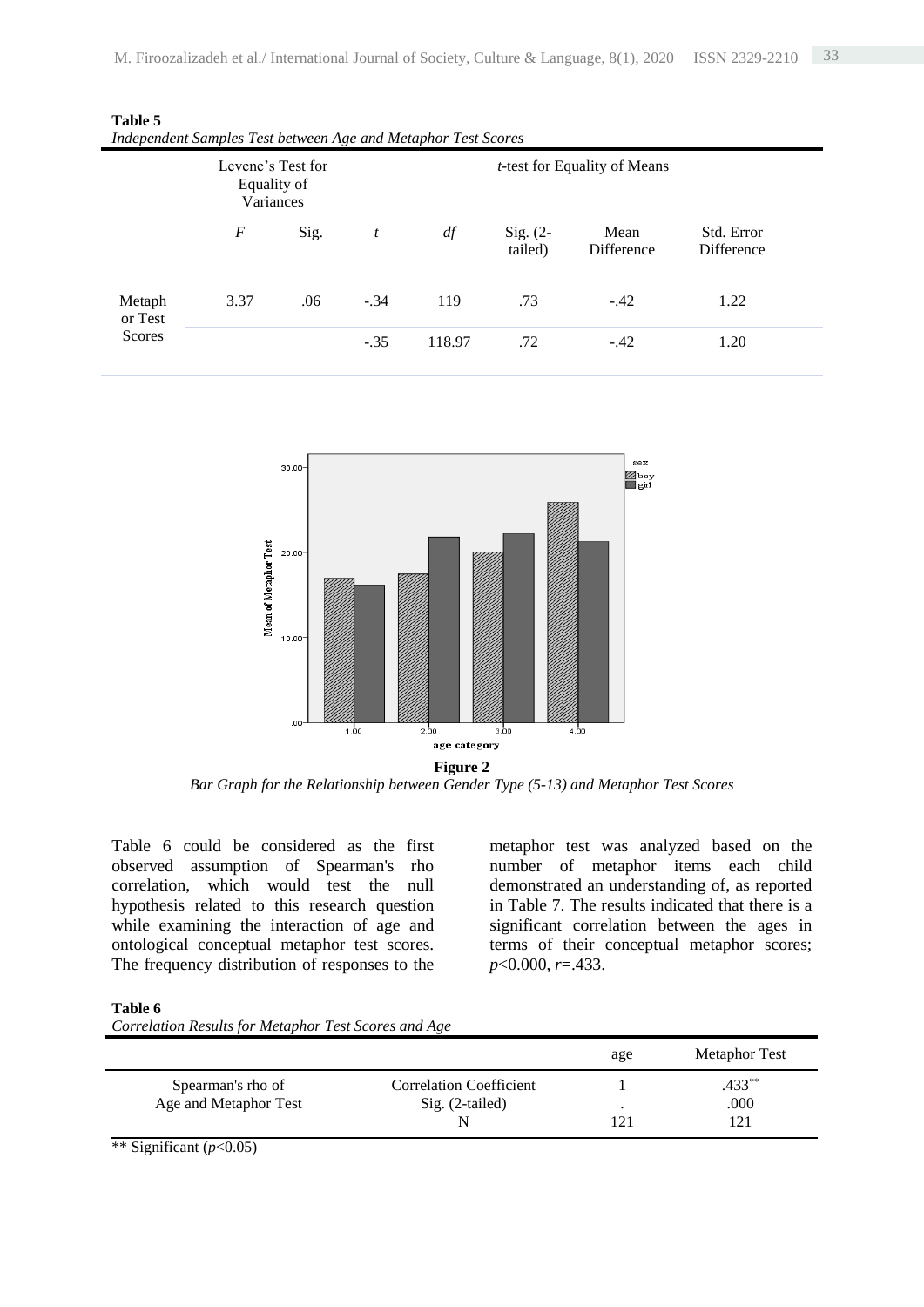|                  |              | Categories of Metaphor Test |          |          |     |  |  |
|------------------|--------------|-----------------------------|----------|----------|-----|--|--|
| Age Category     | Primary1     | Primary <sub>2</sub>        | Complex1 | Complex2 |     |  |  |
| 5 to 7 years     | 5            | 15                          | 11       | 2        | 33  |  |  |
| 7.1 to 9 years   | $\mathbf{0}$ | 17                          | 9        | 6        | 32  |  |  |
| 9.1 to 11 years  |              | 9                           | 12       | 4        | 26  |  |  |
| 11.1 to 13 years | $\mathbf{0}$ | 5                           | 14       | 11       | 30  |  |  |
| Total            | 6            | 46                          | 46       | 23       | 121 |  |  |

| Table 7 |                                                    |  |
|---------|----------------------------------------------------|--|
|         | Categories of Age and Conceptual Metaphor Subtests |  |

Table 8 compares the relationship between children's age categories (5-7, 7.1-9, 9.1-11, and 11.1-13) and metaphor subtest scores. The Chi-Square Test determines that there is an association between two categorical variables; age and metaphor subtests, Chi-square=26.201 with  $df$  of (9), and p-value of 0.002.

#### **Table 8**

| Chi-Square Tests between Age Groups and Metaphor Subtests |  |  |
|-----------------------------------------------------------|--|--|
|-----------------------------------------------------------|--|--|

|                              | Value              | df | Asymptotic Significance (2-sided) |
|------------------------------|--------------------|----|-----------------------------------|
| Pearson Chi-Square           | 26.20 <sup>a</sup> | 9  | .002                              |
| Likelihood Ratio             | 27.57              | 9  | .001                              |
| Linear-by-Linear Association | 17.45              |    | .000                              |
| N of Valid Cases             | 121                |    |                                   |

Evidently, in Table 9 and Figure 3, there were significant differences between the means of different age groups in terms of the complexity level of the metaphor test F  $(3, 177) = 7.105$ , *p*= .000; however, the differences in four age groups in primary1 type of metaphors violated the data. In the first age category (5 to 7), the

children could have a little understanding of primary1 metaphors, while in the next three groups, they performed poorly in the test. Surprisingly, the children of the last age category (11.1 to 13) have not only acted better than the last groups, but they have also scored lower.

#### **Table 9**

| One-Way ANOVA between Age Groups and Metaphor Subtests |  |  |  |
|--------------------------------------------------------|--|--|--|
|--------------------------------------------------------|--|--|--|

|                      |                | <b>Metaphor Subtests</b> |             |                  |      |
|----------------------|----------------|--------------------------|-------------|------------------|------|
|                      | Sum of Squares | df                       | Mean Square | $\boldsymbol{F}$ | Sig. |
| Between Groups       | 12.77          | 3                        | 4.25        | 7.10             | .00  |
| <b>Within Groups</b> | 70.10          | 117                      | .59         |                  |      |
| Total                | 82.87          | 120                      |             |                  |      |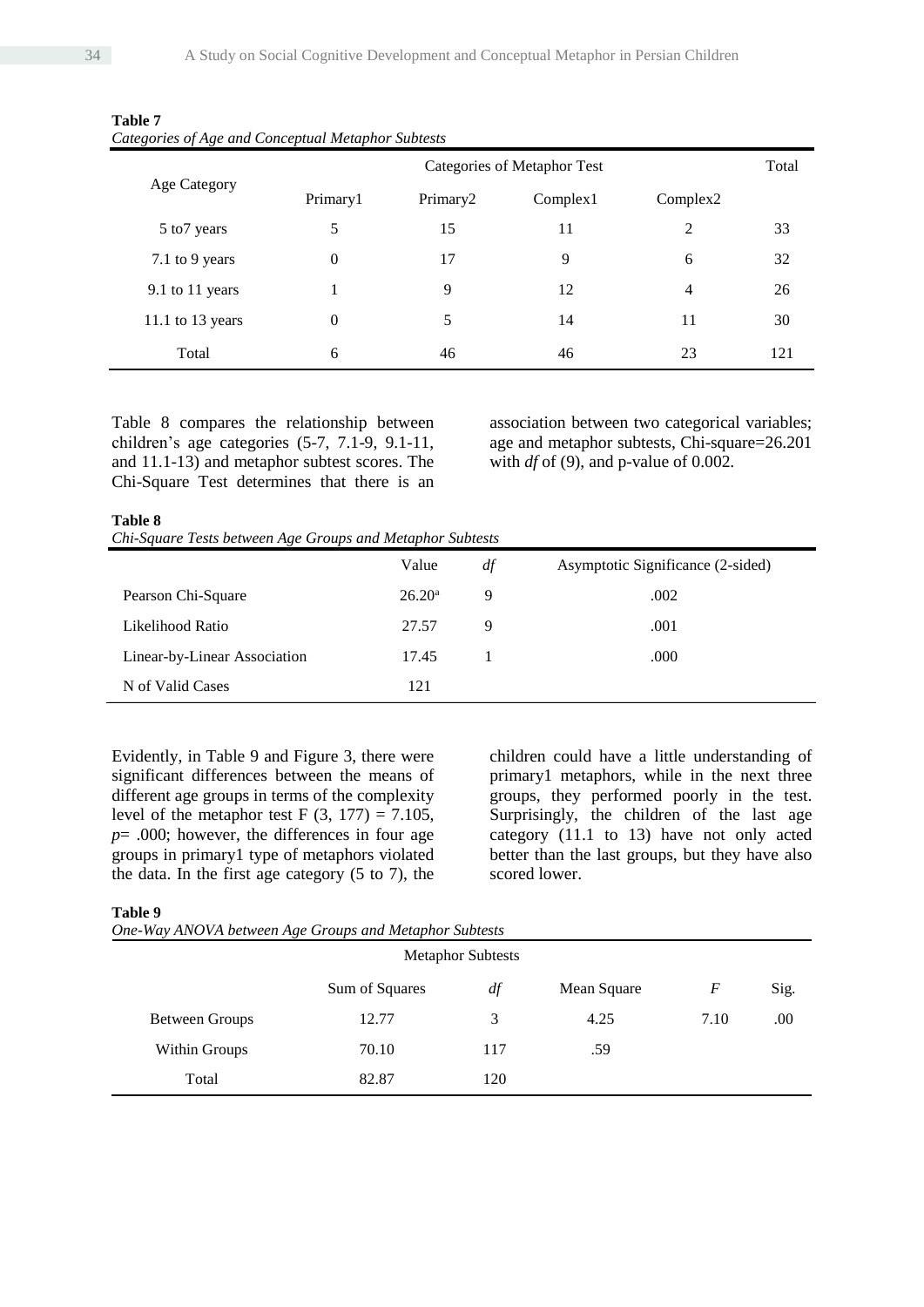

*Bar Graph for the Relationship between Children's Age Categories (5-7, 7.1-9, 9.1-11 and 11.1-13) and Metaphor Subtest Scores*

Table 10 shows the results of one-way ANOVA to find the differences between age groups in metaphor tests. As shown in Table 10, there is a significant difference between the first age group (5 to 7 years) and the fourth group (11.1 to 13 years), *p*=.000; as well as a significant difference between the second age group (7.1 to 11 years) and fourth group (11.1 to 13 years), *p*=.033.

#### **Table 10**

|  |  |  |  |  | One-Way ANOVA for Multiple Comparisons between Age Groups and Metaphor Subtests |  |
|--|--|--|--|--|---------------------------------------------------------------------------------|--|
|--|--|--|--|--|---------------------------------------------------------------------------------|--|

|            |             | Dependent Variable: Metaphor Subtests |                                                  |      |                |                |
|------------|-------------|---------------------------------------|--------------------------------------------------|------|----------------|----------------|
|            |             |                                       | Tukey HSD                                        |      |                |                |
| (I)<br>age | (J)<br>age  | Mean Difference<br>$(I-J)$            | Sig.<br>95% Confidence Interval<br>Std.<br>Error |      |                |                |
| groups     | groups      |                                       |                                                  |      | Lower<br>Bound | Upper<br>Bound |
| $5 - 7$    | $7.1 - 9$   | $-.35$                                | .19                                              | .26  | $-.85$         | .14            |
|            | $9.1 - 11$  | $-.42$                                | .20                                              | .15  | $-.95$         | .10            |
|            | $11.1 - 13$ | $-.89***$                             | .19                                              | .00. | $-1.40$        | $-.38$         |
| $7.1 - 9$  |             |                                       |                                                  |      |                |                |
|            | $9.1 - 11$  | $-.07$                                | .20                                              | .98  | $-.60$         | .45            |
|            | $11.1 - 13$ | $-.54***$                             | .19                                              | .03  | $-1.05$        | $-.03$         |
| $9.1 - 11$ |             |                                       |                                                  |      |                |                |
|            | 11.1-13     | $-.46$                                | .20                                              | .11  | $-1.00$        | .07            |

\*\* Significant (*p*<0.05)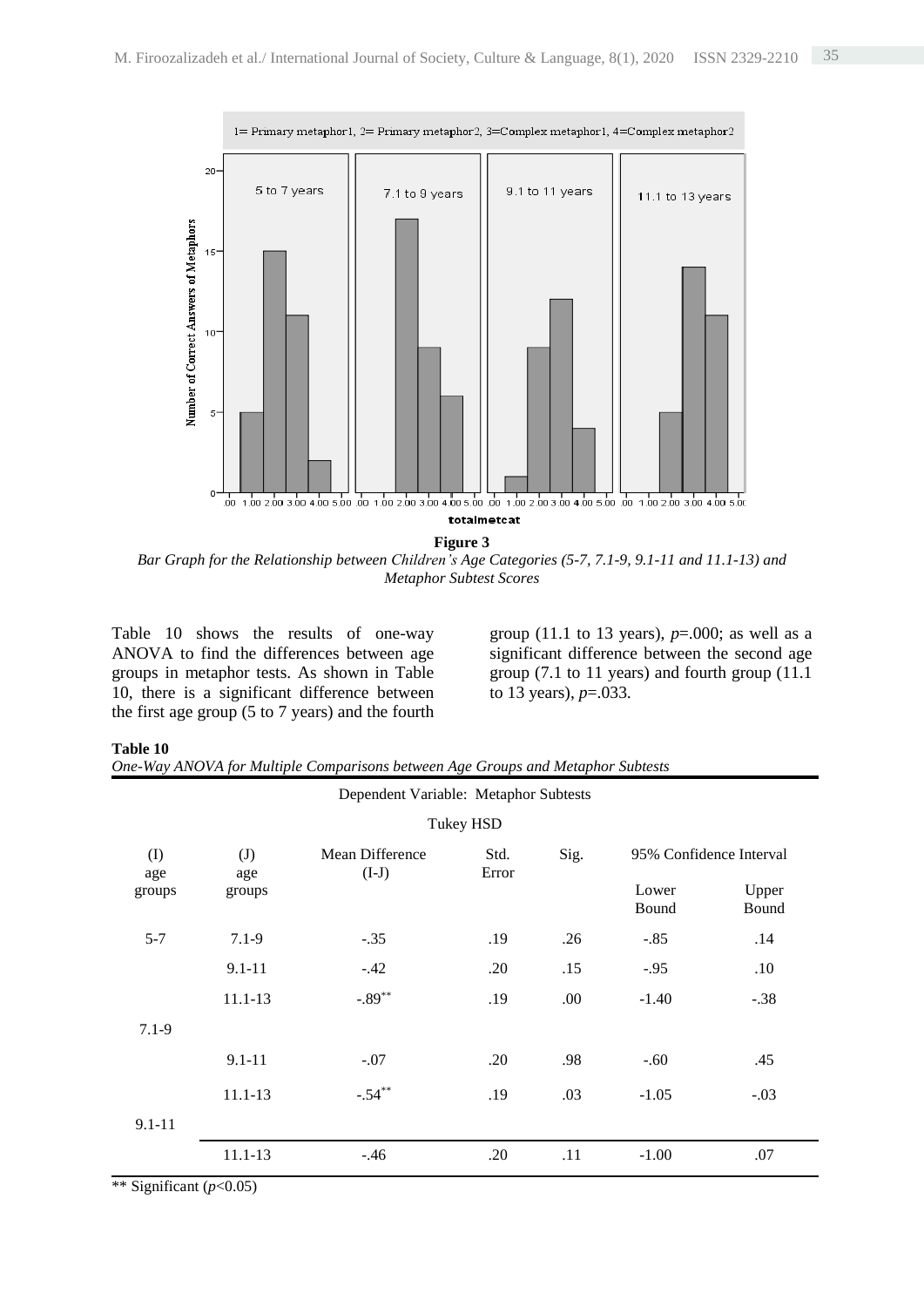### **5. Discussion**

The current study explored the age of metaphor processing and comprehension. These findings enriched our understanding of the early stages of metaphoric and abstract thought comprehension, showing that by five years, and maybe a little earlier, infants linked several common abstract thoughts and ideas to their more concrete objects or things. This finding was in contrast with that of Inhelder and Piaget (1964), who regarded the age of eleven and formal operational stage as the age in which the children use their intelligence and logic to process abstract concepts and metaphors. In another study, Vosniadou and Ortony (1986) implied that children comprehend some abstract concepts from the age of 3 or 4, and as their cognitive development improved, their metaphoric competency improved. By comparing other studies' results with ours, it can be assumed that from the time of Piaget up to now, the physical and social environments, culture, and world interactions, which are keys to cognitive development, have become more complicated. As a result, children's brain, including cognitive development and executive functions, which are an embodied experience, has turned to be more complicated and improved. Therefore, the children's age of performance and comprehension of higher cortical processes, such as conceptual metaphor is younger than what Piaget assumed. An actual developmental difference in the rate or final level of development could be seen in some societies which provide more overall environmental and cultural experiences to their children (Piaget, 1966). The difference between the age of abstract understanding in Iran among Persian-speaking children and the children whom Piaget and other researchers studied may be related to the different cultural impacts and traditional beliefs which they experience through their life span.

According to Piaget (1966), the final factor which affects children's cognitive development is cultural and educational transmission, and they learn skills and beliefs through formal and informal education. Besides, Sharifian (2017, as cited in Derakhshan, 2019) proposed that language plays an important dual role in cultural conceptualization and cultural cognition emerges out of social and linguistic interactions across the members of the speech community across time and space. In this study, by the growth of age and education, metaphor comprehension improved and children could comprehend more complex metaphors only in older ages. Therefore, the formal education of the children has had a high impact on their cognitive development besides their metaphorical understanding. Moreover, cognitive development and language development correlate and as Piaget implied, learners interact with their environment and integrate new knowledge and information into existing knowledge which leads to a state of equilibrium, and language is part of this information. On the other hand, Vygotsky (1978) maintained that speech is a vital psychological tool in the child's development of thinking, and tasks which are challenging promote cognitive development growth; thus, we could argue that the complexity of the items of the metaphor test played a role in the older children's better performance as well as in their cognitive development.

The beginning age of school and formal learning is 7 in Iran; however, the children in the current study could comprehend primary metaphors before reaching this age. Thus, the results of our research are in line with those of Lakoff and Johnson (2003), who proposed that conceptual metaphors have been part of our everyday language since early childhood and preschool age, that is 5 in our study, and the types of conceptual metaphors which are comprehensible at earlier ages are ontological mapping and relating the abstract domain to the available bodily experiences of the child while interacting with the outside world. The first category of children (5 to 7 years) was able to comprehend the first group of primary metaphors, which are more straightforward than the three other groups while the other three age categories that were passing their school ages could not. This could be due to the children's stress while testing, which the school examination, scoring, teacher, and parent expectations brought to the children. Preschool children are free from any worries and anxieties related to testing and face validity of the test since they have not felt the pressure of those factors, as mentioned earlier, thus they may perform better than older children. Children of 5 and 6 years of age are more risk-takers in a test than older children since they have not tasted punishment as the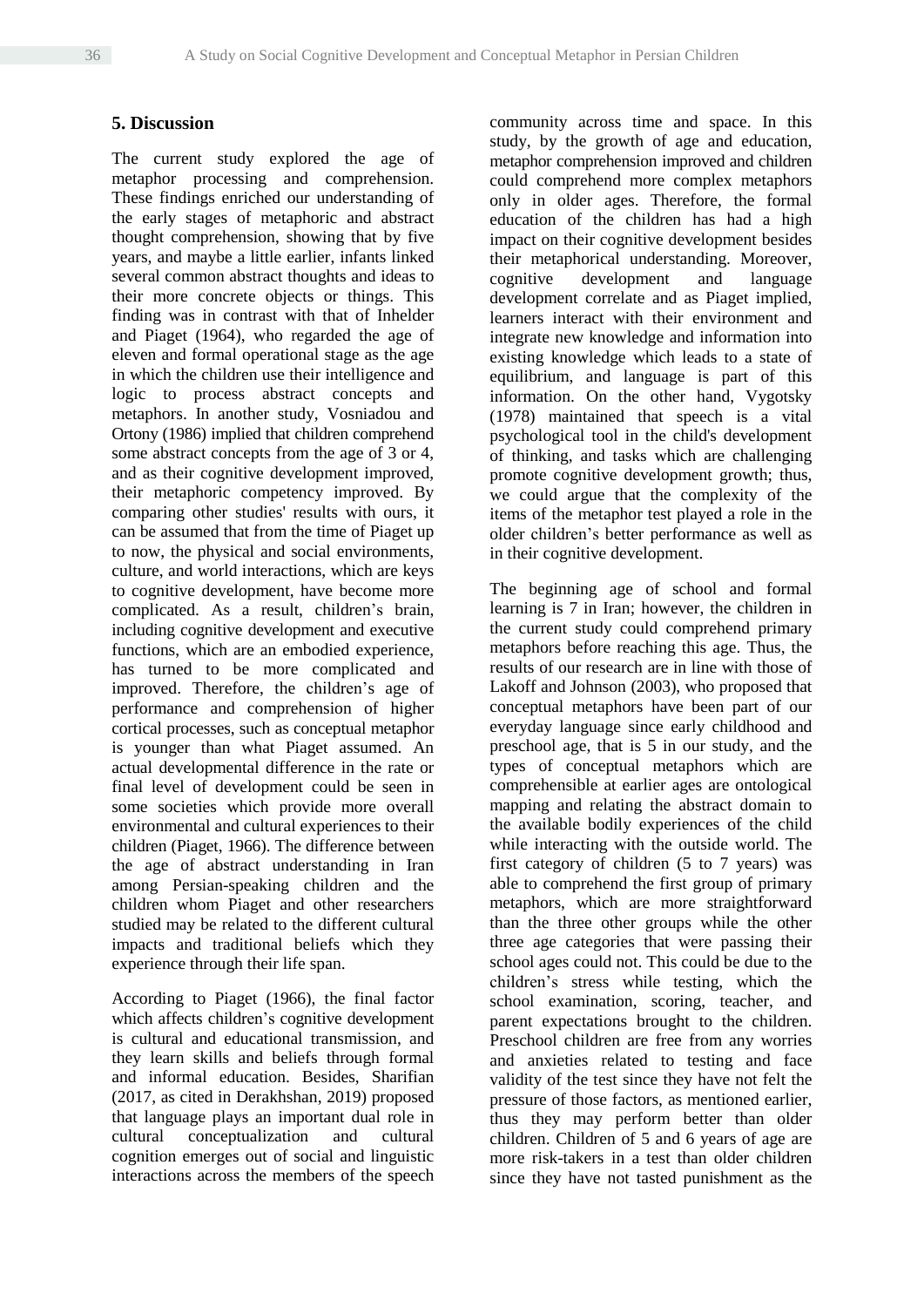way the older ones have felt after school. Another reason for this outstanding performance could be related to children's heuristic properties of the mind, which have not been conventionalized by any system yet.

Both boys and girls improved in their metaphor test as they grew older, but boys had a more linear improvement. The girls' performance in the two middle-age categories  $(7.1 \text{ to } 9 \text{ and } 9.1 \text{ to } 11)$  was stable, and finally, at 11.1 to 13, they performed poorly in comparison with both boys and the former female groups. This unusual performance could be related to synaptic pruning, which is a natural process that occurs in the brain between early childhood and the onset of puberty. According to Duffau (2016), during synaptic pruning, the brain eliminates extra synapses which allow the neurons to transmit an electrical or chemical signal to another neuron and this state leads the brain areas to have less neural networks, connections, and neural plasticity which are necessary to the improvement of learning mechanism. The female children of the last age category performed poorly on the metaphor comprehension because they were at the beginning of the puberty age and they might have had more synaptic pruning in their brain, which brings about a little malfunction in cognitive and language development. Finally, the children were not able to comprehend the complex types of metaphors before the "preoperational" stage of Piaget's cognitive development or the age of 6 in which they were conditioned to learning and memorizing. Their view of the world is normally egocentric. Complex types of conceptual metaphors are usually based on mappings of two primary metaphors, and the egocentric view of children and low function of different components of memory might distort this mapping. Very young children can mostly process and comprehend every conditioned behavior, and complex metaphors are not usually conventional to be involved in conditioned behavior.

In this study, children's metaphorical comprehension improved progressively with age and cognitive development growth. Other studies (Billow, 1975; Carriedo, Corral, Montoro, Herrero, Ballestrino, & Sebastián, 2016; Johnson & Pascual-Leone, 1989; Özçalişkan, 2005) have also implied that children understand more complex types of metaphors by age growth. Language and cognition are embedded in our brains. The brain takes its input through the rest of our body, which is in contact with culture and the environment. Abstract concepts and conceptual metaphors are part of our everyday language, as Lakoff and Johnson (2003) implied. Thus, their comprehension and production are under the impact of culture and the environment. The brain's neural circuitries and networks that help us conceptualize our world through the interactions with it may be more complicated and developed if the world and culture around are more complicated and developed. This paper presents experimental research on children's understanding of ontological conceptual metaphors, which are more based on bodily experiences and concrete substances and entities to process. In this paper, we argued that children process and comprehend abstract concepts earlier (age 5) than the age Inhelder and Piaget (1964) proposed (age 11), and this level of comprehension is under the impact of cognitive development of the brain which could be different from culture to culture. The more the brain is wired and developed, the better the comprehension of more complex types of metaphor is. Thus, neural plasticity can be a considerable factor affecting higher cortical processing of a metaphoric and abstract language.

For further study, more experimental research (fMRI and Gene candidates) needs to be done on the neural networks of primary and complex ontological conceptual metaphors in the brain of normal and control (children with language disabilities) native Persian-speaking children through their cognitive development and age growth.

# **Acknowledgments**

We acknowledge that this paper is part of a Ph.D. dissertation. The authors express their appreciation to the parents and children who participated in this study. Appreciation is also extended to Nippold, Leonard, and Kail (1984) for providing us with the metaphor test and also to Dr. Modarresi, Dr. Ashayeri, Dr. Nematzadeh, and Dr. Razavi who helped us with localizing and standardizing the test into Persian language. The authors are grateful to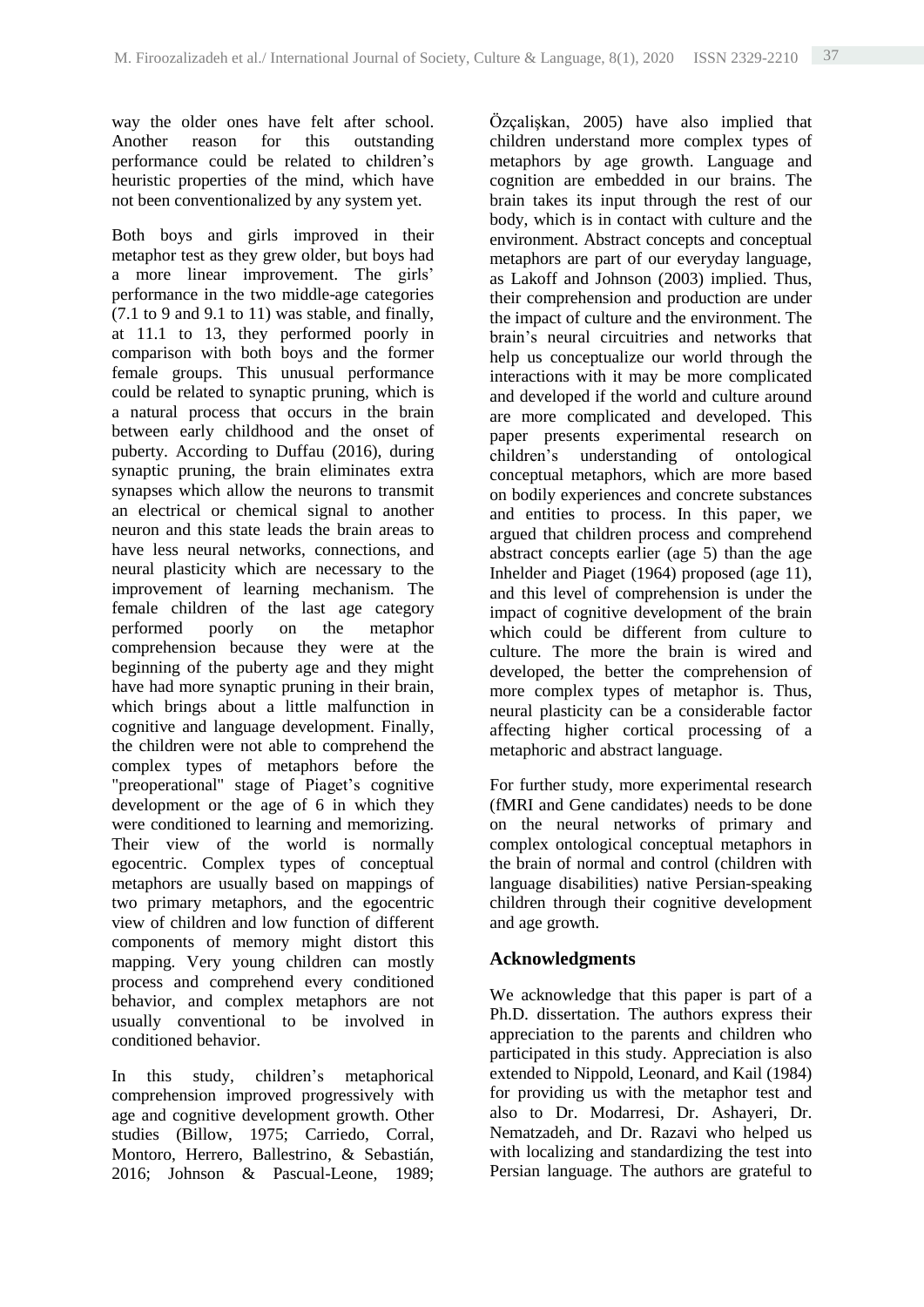the Deanship of the Institute for Cognitive Science Studies.

### **References**

- Anderson, M. (2003). Embodied cognition: A field guide. *Artificial Intelligence, 149*, 91-130.
- Block, J. (1982). Assimilation, accommodation, and the dynamic of personality development. *Child Development*, *53*(2), 281–295.
- Benedek, M., Beaty, R., Jauk, E., Koschutnig, K., Fink, A., Silvia, P. J., & Neubauer, A. C. (2014). Creating metaphors: The neural basis of figurative language production. *NeuroImage*, *90*, 99-106.
- Billow, R. M. (1975). A cognitive developmental study of metaphor comprehension. *Developmental Psychology*, *11*, 415–423.
- Bjorklund, D. F., & Causey, K. B. (2004). *Children's thinking: Cognitive development and individual differences*. Stamford, CT: Wadsworth Publishing.
- Carriedo, N., Corral, A., Montoro, P. R., Herrero, L., Ballestrino, P., & Sebastián, I. (2016). The development of metaphor comprehension and its relationship with relational verbal reasoning and executive function. *Plos One*, *11*(3), 1-20.
- Citron, F. M., & Goldberg, A. E. (2014). Metaphorical sentences are more emotionally engaging than their literal counterparts. *Journal of Cognitive Neuroscience*, *26*(11), 2585-2595.
- Cometa, M. S., & Eson, M. E. (1978). Logical operations and metaphor interpretation: A Piagetian model. *Child Development*, *49*, 649-659.
- Derakhshan, A. (2019). Cultural Linguistics: Cultural conceptualizations and language, Farzad Sharifian (2017), John Benjamins, ISBN 9789027204110. *International Journal of Society, Culture & Language*, *7*(2), 120-126.
- Duffau, H. (2016). *Brain plasticity and reorganization before, during, and after glioma resection*. Glioblastoma.
- Edelman, G. M. (2004). *Wider than the sky: The phenomenal gift of consciousness*. New Haven, CT: Yale University Press.
- Feldman, J. A., & Narayanan, S. (2004). Embodied meaning in a neural theory of language. *Brain and Language, 89*(2), 385-392.
- Feldman, J. A. (2006). *From molecule to metaphor: A neural theory of language*. Cambridge, MA: MIT Press.
- Feldman, J., Dodge, D., & Bryant, J. (2009). A neural theory of language and embodied construction grammar. In B. Heine, & N. Heiko (Eds.), *The Oxford handbook of linguistic analysis* (pp. 111–138). Oxford: Oxford University Press.
- Gallese, V., & Lakoff, G. (2005). The brain's concepts: The role of the sensorymotor system in reason and language. *Cognitive Neuropsychology*, *22*, 455-479.
- Gallese M. D. (2009) Mirror neurons, embodied simulation, and the neural basis of social identification, *Psychoanalytic Dialogues*, *19*(5), 519- 536.<br>er. H.
- Gardner, H. (1974). Metaphors and modalities: How children project polar adjectives onto diverse domains. *Child Development*, *45*, 84-91.
- Gentner, D. (1977). Children's performance on a spatial analogies task. *Child Development*, *48*, 1034-1039.
- Gibbs, R. (Ed.). (2008). *Cambridge handbook of metaphor and thought*. New York, NY: Cambridge University Press.
- Grady, J. (1997). *Foundations of meaning: Primary metaphors and primary scenes* (Unpublished doctoral dissertation). University of California, United States.
- Grady, J. (1997). Theories are building revisited. *Cognitive Linguistics, 8*(4), 267-290*.*
- Grady, J. (2005). Primary metaphors as inputs to conceptual integration. *Journal of Pragmatics*, *37*, 1595-1614
- Grzywna, K. (2007). *Metaphor comprehension by preschool children* (Unpublished master's thesis). University of Adama Mickiewicza, Poznan, Poland.
- Inhelder, B., & Piaget, P. (1964). *The early growth of logic in the child*. New York, NY: Norton.
- Johnson, M. (1987). *The body in the mind: The bodily basis of meaning, imagination and reason*. Chicago, IL: University of Chicago Press.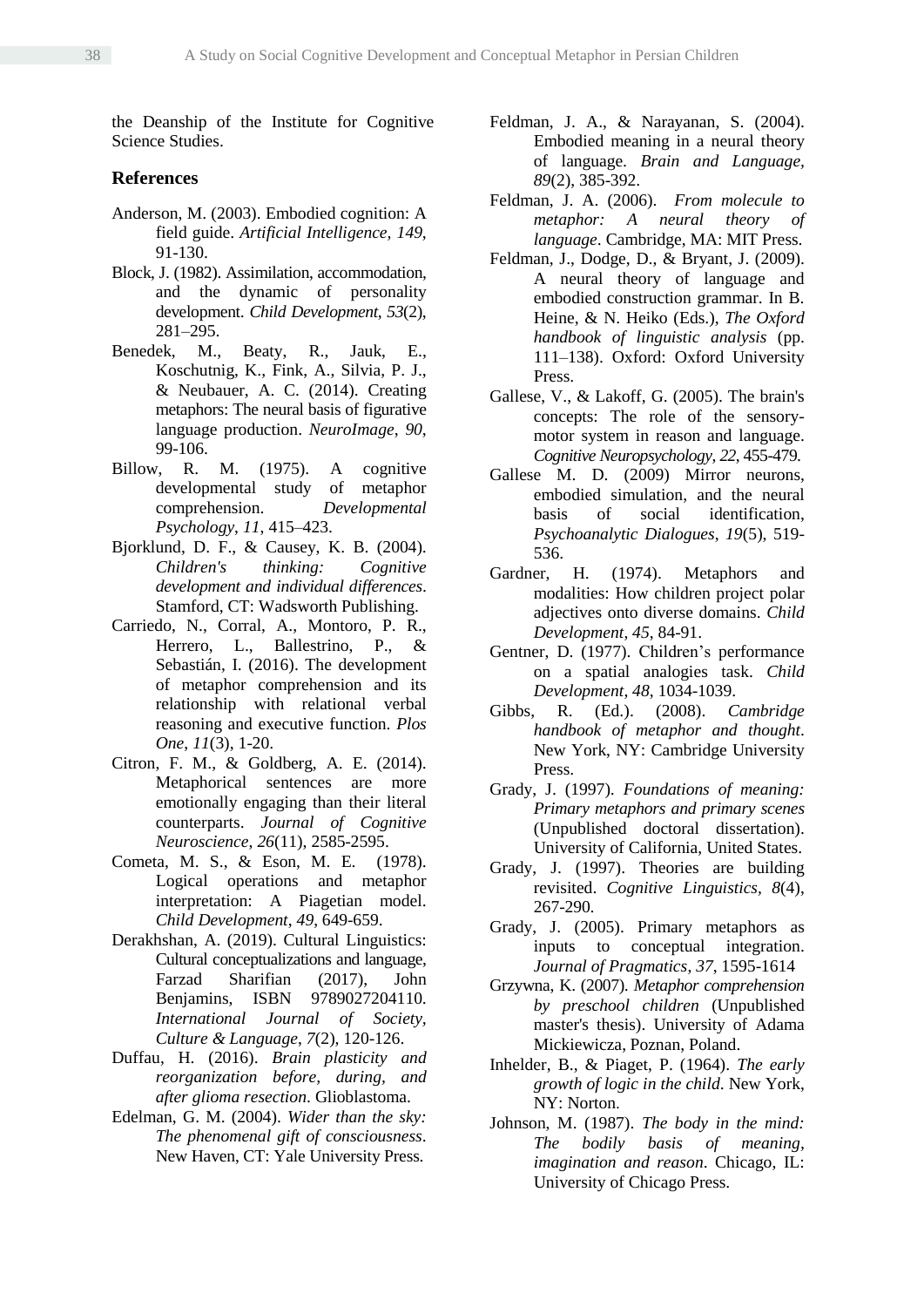- Johnson, C. (1997). Metaphor vs. conflation in the acquisition of polysemy: The case of SEE. In M. K. Hiraga, C. Sinha, & S. Wilcox (Ed.), *Cultural, typological and psychological issues of cognitive linguistics* (pp. 155–169). Amsterdam: John Benjamins.
- Johnson, J., & Pascual-Leone, J. (1989). Developmental levels of processing in metaphor interpretation. *Journal of Experimental Child Psychology*, *48*(1), 1–31.
- Joseph, G. (2005). Primary metaphors as inputs to conceptual integration. *Journal of Pragmatics, 37*(10), 1595–1614.
- Kövecses, Z. (2000). *Metaphor and emotion: Language, culture, and body in human feeling*. Cambridge: Cambridge University Press.
- Kövecses, Z. (2008). Conceptual metaphor theory: Some criticisms and alternative proposals, *Annual Review of Cognitive Linguistics, 6*, 168–84.
- Kvöecses, Z. (2010). *Metaphor: A practical introduction*. Oxford: Oxford University Press.
- Lakoff, G., & Johnson, M. (2003). *Metaphors we live by*. Chicago, IL: University of Chicago Press.
- Lakoff, G. (1987). *Women, fire and dangerous things: What categories reveal about mind*. Chicago, IL: University of Chicago Press.
- Lakoff, G., & Johnson, M. (1999). *Philosophy in the flesh: The embodied mind and its challenge to western thought*. New York: Basic Books.
- Lakoff, G. (2008). The neural theory of metaphor. In R. W. (Eds.), *The Cambridge handbook of metaphor and thought* (pp. 17-38). Cambridge: Cambridge University Press.
- McGeoch, P. D., Brang, D., & Ramachandran, V. S. (2007). Apraxia, metaphor and mirror neurons. *Medical Hypotheses*, *69*(6), 1165-1168.
- Nippold, M. A., Leonard, L. B., & Kail, R. (1984). Syntactic and conceptual factors in children's understanding of metaphor. *Journal of Speech and Hearing Research*, *27*(2), 197-205.
- Özçalişkan, Ş. (2005). Metaphor meets typology: Ways of moving metaphorically in English and Turkish. *Cognitive Linguistics*, *16*(1), 207–246.
- Piaget, J. (1954). *The construction of reality in the child* (M. Cook, Trans.). New York: Basic Books. (Original work published 1937)
- Piaget, J. (1962). *Play, dreams, and imitation in childhood* (C. Gattegno & F. M. Hodgson, Trans.) New York: Norton & Co. (Original work published 1945)
- Piaget, J. (1966). Need and significance of cross-cultural studies in genetic psychology. *International Journal of Psychology, 1*, 3-13.
- Piaget, J. (1972). Intellectual evolution from adolescence to adulthood. *Human Development*, *15*(1), 1-12.
- Piaget, J. (1977). *The development of thought: Equilibration of cognitive structures*. Oxford: Basil Blackwell.
- Piaget*,* J*.* (1981)*.* Intelligence and affectivity*:* Their relationship during child development (T. A. Brown & C. E. Kaegi*,* Trans.). Palo Alto. CA: Annual Reviews.
- Rohrer, T. (2001). Pragmatism, ideology and embodiment: William James and the philosophical foundations of cognitive linguistics. In R. Dirven, B. Hawkins, & E. Sandikcioglu (Eds.), *Language and ideology: Cognitive theoretic approaches* (pp. 49-81). Amsterdam: John Benjamins Publishing Company.
- Sharifian, F. (2017). *Cultural Linguistics: Cultural conceptualizations and language*. John Amsterdam: Benjamins Publishing Company.
- Vosniadou, S., & Ortony, A. (1986). Testing the metaphoric competence of the young child: Paraphrase vs. enactment. *Human Development*, *29*, 226-230.
- Vygotsky, L. S. (1987). *Thinking and speech*. In R. W. Rieber, & A. S. Carton (Eds.), *The collected works of L. S. Vygotsky: Problems of general psychology* (pp. 39–285), New York: Plenum Press. (Original work published 1934)
- Winter, S. L. (2001). *A clearing in the forest: Law, life, and mind*. Chicago and London: University of Chicago Press.
- Wray, A. (2002). *Formulaic language and the lexicon.* Cambridge: Cambridge University Press.
- Ziemke, T. (2003). What's that thing called embodiment? *Proceedings of the 25th Annual Meeting of the Cognitive Science Society*, *20*(25), 1305-1310.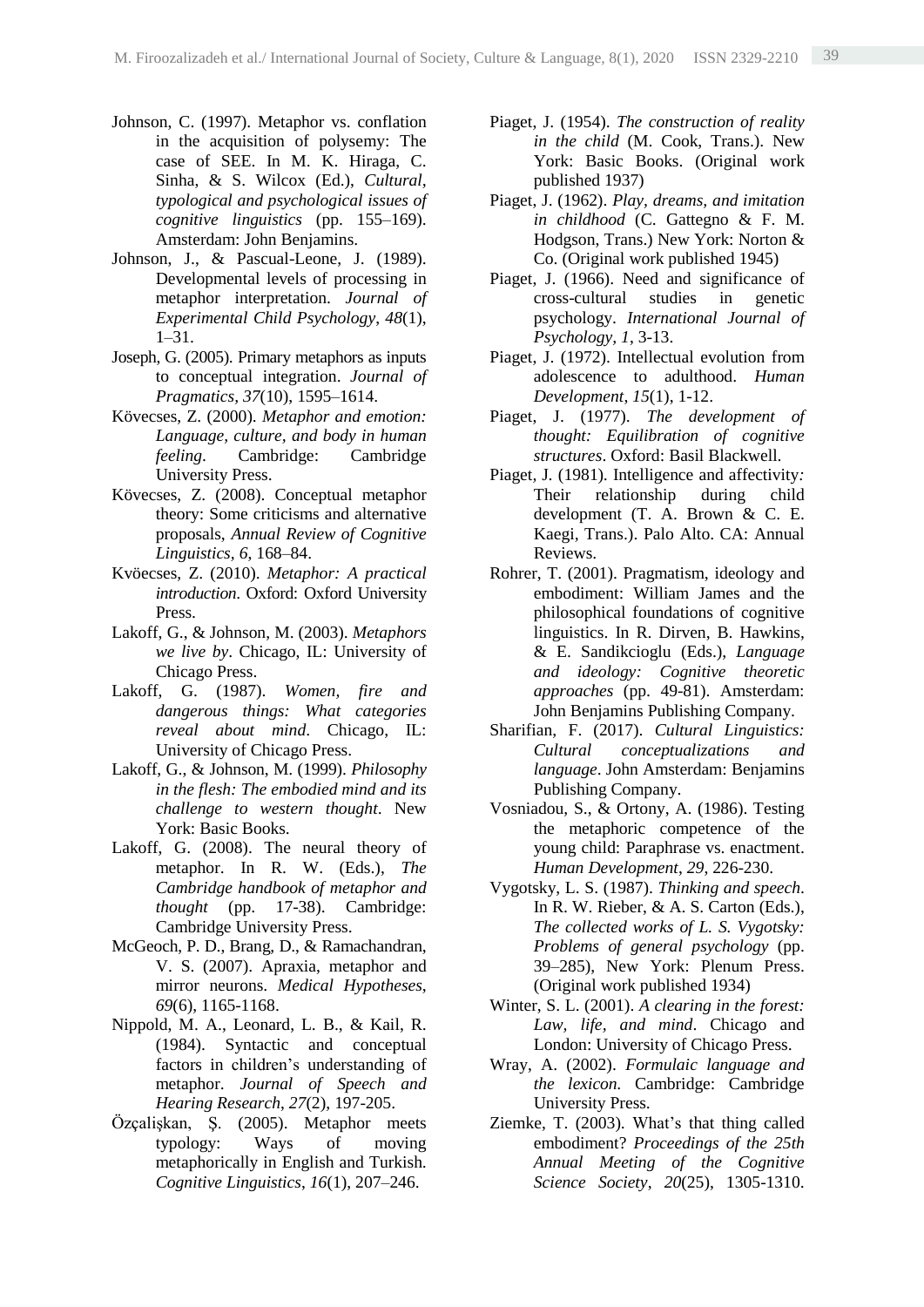**Appendix** *Metaphor Test* **تست های استعارۀ مفهومی نوع هستی شناختی این جمالت استعاری وگزینه های مورد نظر، توسط نیپولد و همکارن )1984( در آزمایشی استفاده شده است. این آزمون برای این پژوهش، ترجمه و بومی سازی شده است. .1 سربازها دانه های بالل بودند که در جاده حرکت می کردند. این جمله یعنی سربازها ............................ .** الف. در صف های منظم بودند. ب. اسلحه دست شان بود. **.**2 **خورشید یه توپ بزرگی بود که در آسمان قرار داشت. این جمله یعنی خورشید............................... .** الف. گرد و تابان بود. ب. گرم و سوزان بود. **.**3 **گوشواره های مریم چرخ های کامیونی بودند که از گوش اش آویزان بودند. این جمله یعنی گوشواره هایش . ...........................** الف. بزرگ و گرد بودند. ب. پالستیکی بودند. **.**4 **دماغ علی هویجی بود که روی صورتش قرار داشت. این جمله یعنی دماغش ......................................... .** الف. بزرگ بود. ب. خون می آمد. **.**5 **پرنده رنگین کمانی بود که در آسمان پرواز می کرد. این جمله یعنی پرنده ................................. .** الف. رنگارنگ بود. ب. النه می ساخت. **.**6 **امین نی قلیان بود. این جمله یعنی امین.............................. .** الف. دراز و الغر بود. ب. نفس نفس می زد. **.**7 **دندان های حسن دانه های مرواریدی بودند که در دهانش قرار داشتند. این جمله یعنی دندان هایش . ..............** الف. سفید بودند. ب. لب پریده بودند. **.**8 **زرافه تیر چراغ برق باغ وحش بود. این جمله یعنی زرافه ...................................... .** الف. بلند بود. ب. قوی بود. **.**9 **عمو رضا بشکه ای توی مغازه بود. این جمله یعنی عمو رضا..................................... .** الف. چاق بود. ب. قوی بود.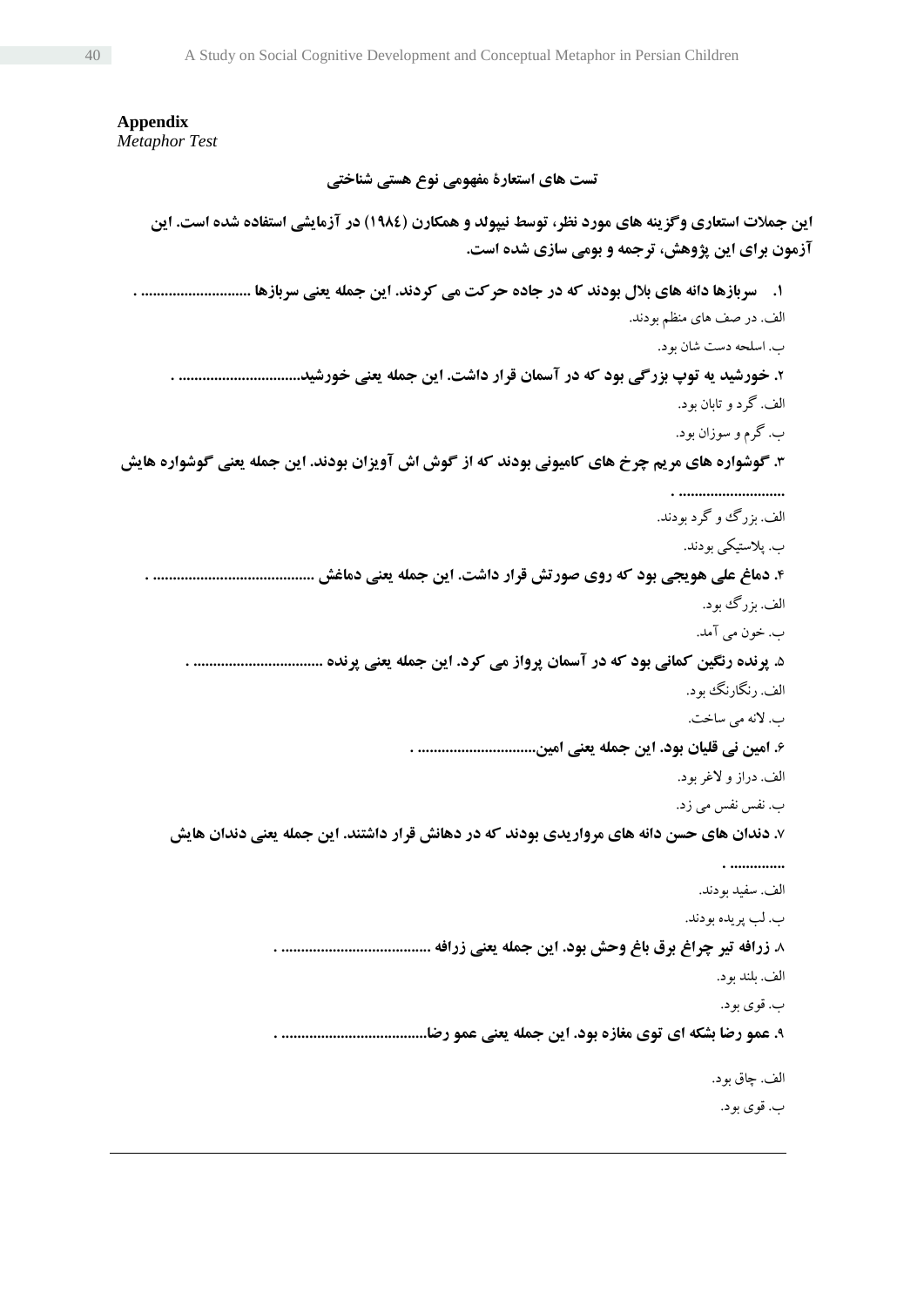**.1 پرستار ، مادری در کنار کودکان بود. این جمله یعنی پرستار ........................................ .** الف. مهربان بود. ب. پول دوست بود. **.2 مغز حامد جارو برقی بود. این جمله یعنی مغز حامد................................... .** الف. همه چیز را یاد می گرفت. ب. خالی بود. **.**3 **مربی موقع صحبت کردن با تیم آتشفشان بود. این جمله یعنی مربی................................. .**  الف. عصبانی بود. ب. داغون بود. **.**4 **آقای امینی شمری در برابر کارگرها بود. این جمله یعنی آقای امینی ........................................ .** الف. رئیس بازی در می آورد. ب. ناراحت بود. **.**5 **پلیس سگ شکاری بود که در خیابان راه می رفت. این جمله یعنی پلیس............................................. .** الف. دنبال دزد ها می گشت. ب. بوق خطر می زد. **.**6 **صحبت های زن دم نوشی برای پسر گمشده بود. این جمله یعنی صحبت های زن......................... .** الف. حال پسر را بهتر کرد. ب. تند تند بود. **.**7 **زهرا دوربینی بود که کودکان را در صحنه نمایش تماشا می کرد. این جمله یعنی زهرا ................................. .** الف. نمایش را دید و همه چیز را به یاد می سپرد. ب. کنار دوستش نشسته بود. **.**8 **احسان نُقل مجلس بود. این جمله یعنی احسان ............................................. .** الف. گرم صحبت با مهمان ها بود. ب. همه ی غذا ها را خورد. **.**9 **مادر طوفانی بود که با پسرک صحبت می کرد. این جمله یعنی مادر ...................................................** . الف. خیلی عصبانی بود. ب. خیلی شلخته بود. **.1 النه ی مرغ قلکی بود که پول نداشت. این جمله یعنی النه ی مرغ ............................................... .** الف. شاخه نداشت.

- ب.. تخم مرغ نداشت **.**2 **آشپز لباسی بود که باید شسته می شد. این جمله یعنی آشپز ........................................... .** الف. سرش شلوغ بود. ب. کثیف بود.
- **.**3 **موهای امیرعلی چمنی بود که قیچی نشده بود. این جمله یعنی موهایش ........................................ .** الف. ریخته و کچل بود.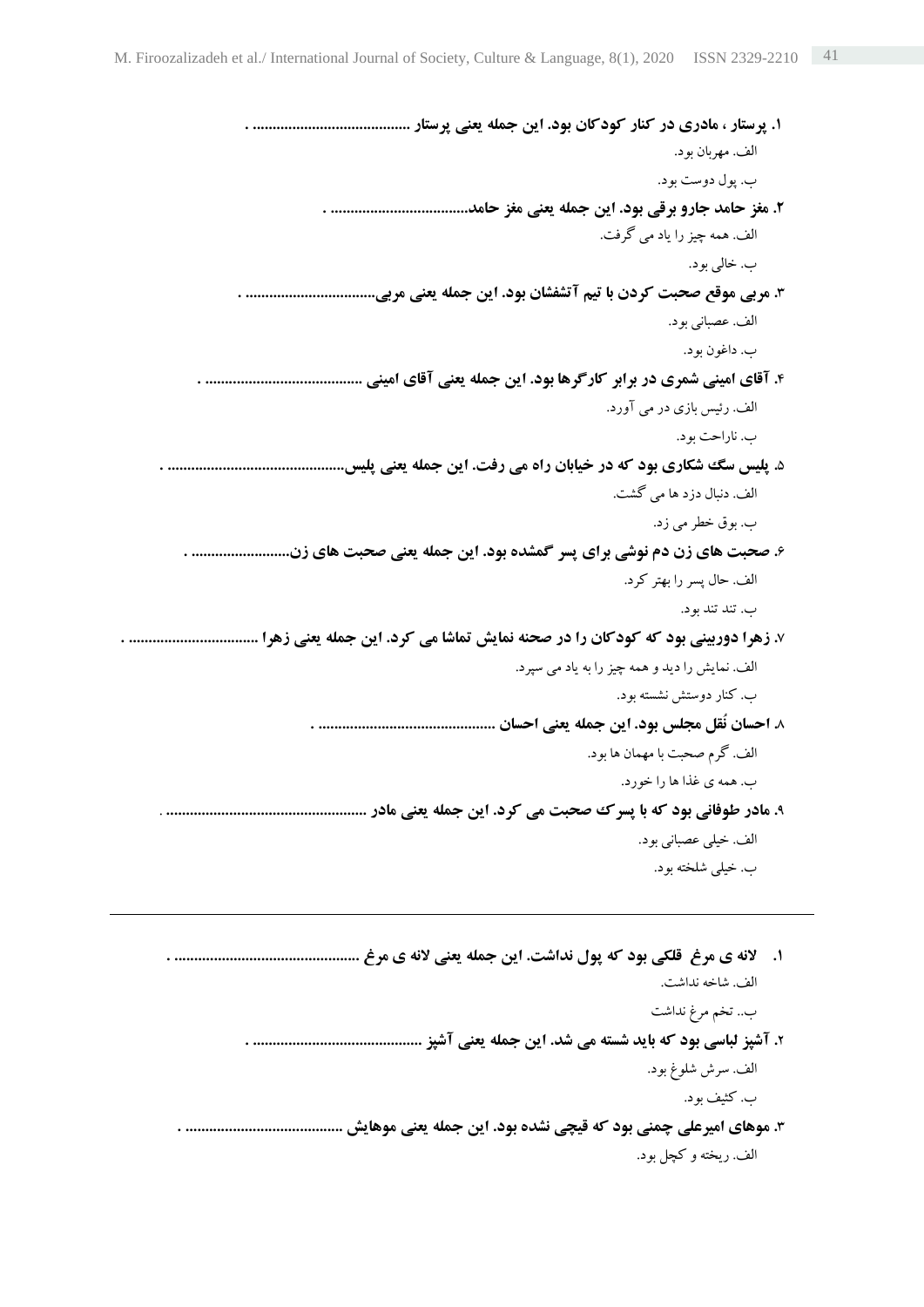ب. بلند و نامرتب بود. .4 **انگشت مهری خالل دندانی بود که روش بشقاب گذاشته بود. این جمله یعنی انگشتش .................................. .** الف. شکستهو خمیده بود. ب. الغر و با انگشتر بزرگ بود. **.**5 **سر بهرام توپ تنیسی بود که پُرز نداشت. این جمله یعنی سرش ................................................. .** الف. طالیی بود. ب. کچل بود. **.**6 **کیف آرش مهمونی بود که خوراکی نداشت. این جمله یعنی کیف آرش ....................................... .** الف. دسته نداشت. ب. پول نداشت. **.**7 **زانوی محمد گوجه فرنگی بود که له شده بود. این جمله یعنی زانوش ......................................... .** الف. خیس بود. ب. خون می آمد. **.**8 **برف شکری بود که با پودر شکالت قاطی شده بود. این جمله یعنی برف .......................................... .** الف. آب شد. ب. کثیف بود. **.**9 **صورت سمانه شیرینی بود که توش کشمش داشت. این جمله یعنی صورتش ....................................... .** الف. چروک داشت. ب. خال داشت.

| ۱. ٪ عمه پری زنبوری بود که نیش نداشت. این جمله یعنی عمه پری            |
|------------------------------------------------------------------------|
| الف. شكمو و تنبل بود.                                                  |
| ب. بدجنس و بي خطر بود.                                                 |
| ۲. کشتی گیر گربه ای داخل قفس قناری ها بود. این جمله یعنی کشتی گیر.     |
| الف. درحال بازي بود.                                                   |
| ب. برنده شده بود.                                                      |
| ۳. نقاش درخت سیبی بود که میوه نداشت. این جمله یعنی نقاش                |
| الف. رنگ آمیزی نمی کرد.                                                |
| ب. نفاشي بلد نبود.                                                     |
| ٤. مريم درخت بي ريشه اي بود. اين جمله يعني مريم                        |
| الف. خيلي ختگ بود.                                                     |
| ب.خیلی تنها بود.                                                       |
| ٥. دایی احمد نوزادی بود که جاش و خیس کرده بود. این جمله یعنی دایی احمد |
| الف. پير بود.                                                          |
| ب. بداخلاق بود.                                                        |
| ٦. معلم ماشینی بود که برق نداشت. این جمله یعنی معلم                    |